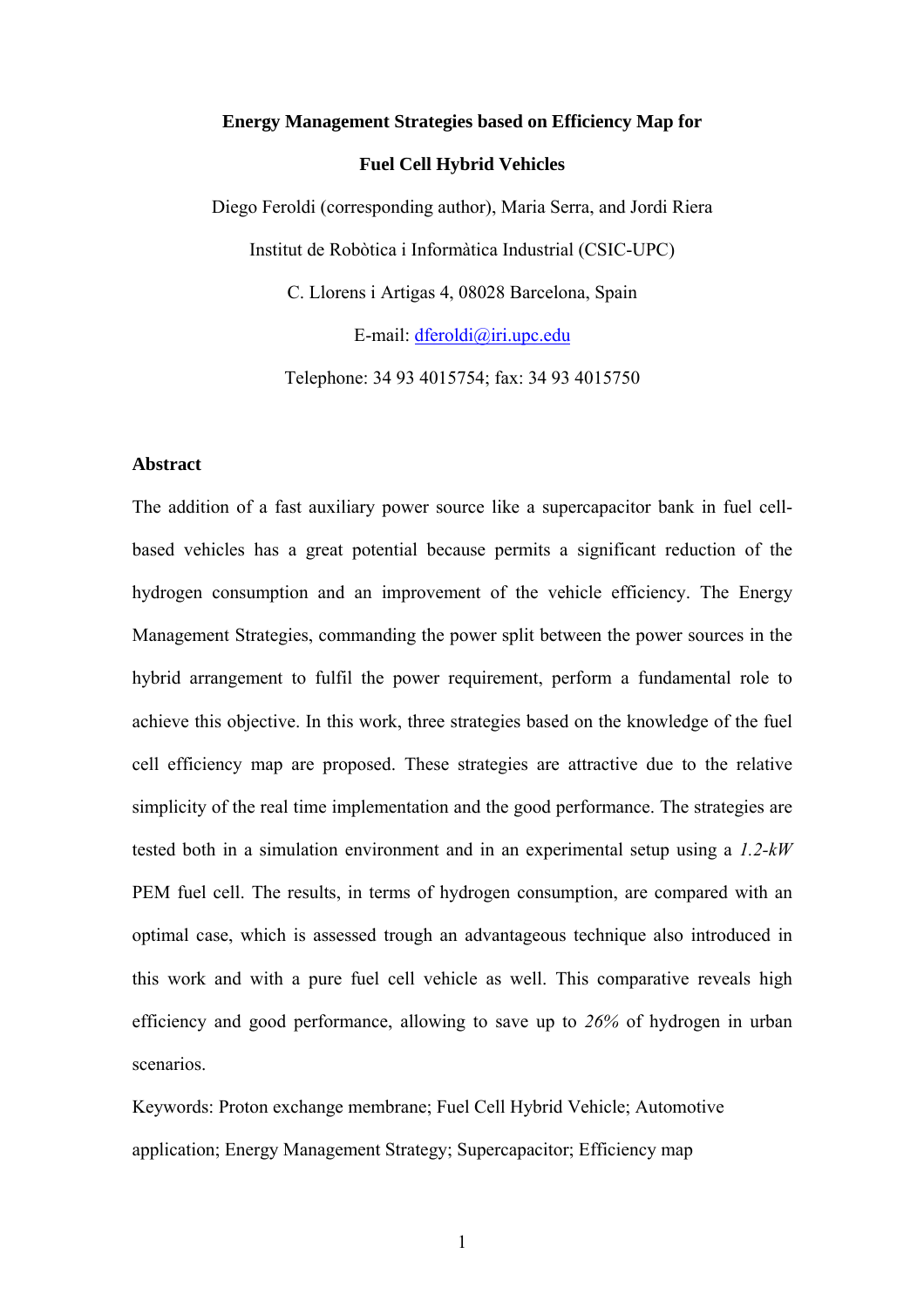#### **1. Introduction**

Given the serious environmental problems and the anticipated fuel shortage for the next decades it is important to find more efficient forms of using the power resources, affecting minimally the environment. According to different sources, such as [1], global oil reserves are only sufficient for around 40 years with the current level of oil production. However, the global economy is rapidly increasing with a subsequent increase in oil consumption: the total primary energy consumption has grown from *6128 Mtoe* in 1973 to *11435 Mtoe* in 2005; meanwhile, the CO<sub>2</sub> emission has grown from *15661 Mt* to *7136 Mt* in the same period [2]. Thus, oil reserves will therefore be probably exhausted in a much shorter time period.

The main advantage of fuel cell-based vehicles as opposed to those with internal combustion engine is that in the former the energy conversion is direct (without combustion), allowing a higher efficiency and practically null emission of polluting agents. The efficiency of a fuel cell-based vehicle using hydrogen is twice the efficiency of a gasoline vehicle [3-4]. Moreover, unlike the internal combustion engines, the fuel cell efficiency is also high at partial loads: a vehicle running in urban or suburban areas is demanding a small fraction of the rated fuel cell power most of the time [5]. Thus, fuel cell-based vehicles have long term potential to be the mainstream vehicle in the future because they have almost zero emission and compatible driving range to internal combustion vehicles [6].

Fuel Cell Hybrid Vehicles (FCHV) is a promising fuel cell application that has taken more and more importance in the last years and is considered the most attractive longterm option for passenger cars [7]. Hybridization in fuel cell-based vehicles consists in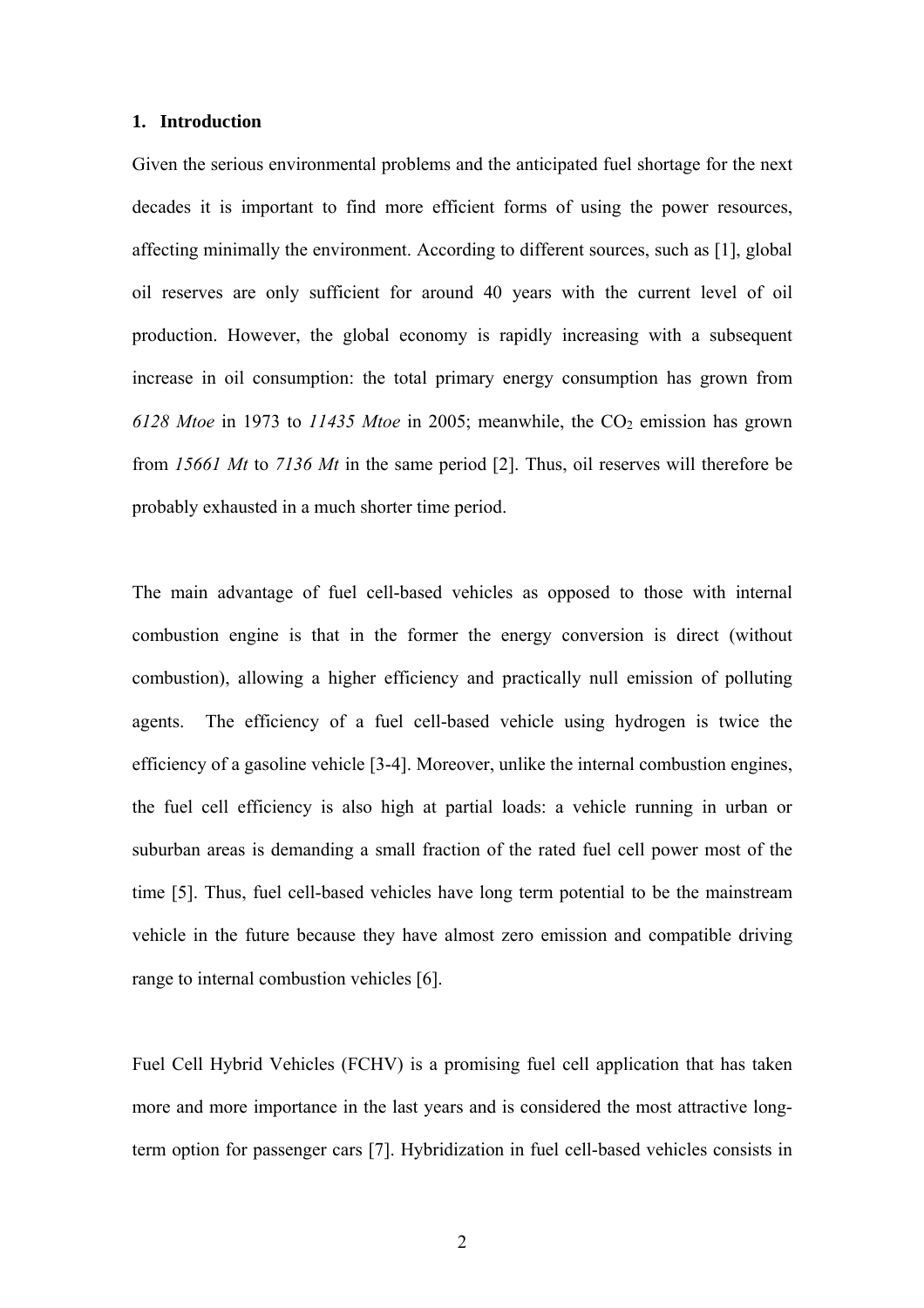adding a supplementary energy storage element (e.g., a battery or a supercapacitor bank) to the primary power source (i.e., the fuel cell system) in order to adequate in an optimum way the energy generation to the consumption. This procedure has important advantages, allowing a greater reduction of the hydrogen consumption. Depending on how the necessary power is obtained, a minimization of the hydrogen consumption can be achieved: the Energy Management Strategies (EMSs) are algorithms which determine at each sampling time the power generation split between the Fuel Cell System (FCS) and the Energy Storage System (ESS) in order to fulfil the power balance between the load power and the power source.

The EMSs in FCHV is an open issue, existing different approaches in the literature. In the work of Thounthong et al. [8], the strategy is based on DC link voltage regulation though the control of the power converters but does not deal with the system efficiency. Jung et al. [9] propose a control strategy with two objectives, to obtain high efficiency and to maintain a minimum state of charge in the batteries, giving priority to the second. On the other hand, other literature works are focused on strategies based on optimization theory. Paganelli et al. [10] present a method based on a control strategy called Equivalent Consumption Minimization Strategy. This strategy demonstrates to be robust under a wide range of operating conditions. Nevertheless, the efficiency is sensible to several parameters. In the same line, Rodatz et al. [11] implement a real time control by using the same concept of equivalent hydrogen consumption, showing experimental results. Another optimization algorithm, presented in [12], diminishes a cost function depending only on system variables considered at the present time but the conclusion is that the efficiency is not significantly improved.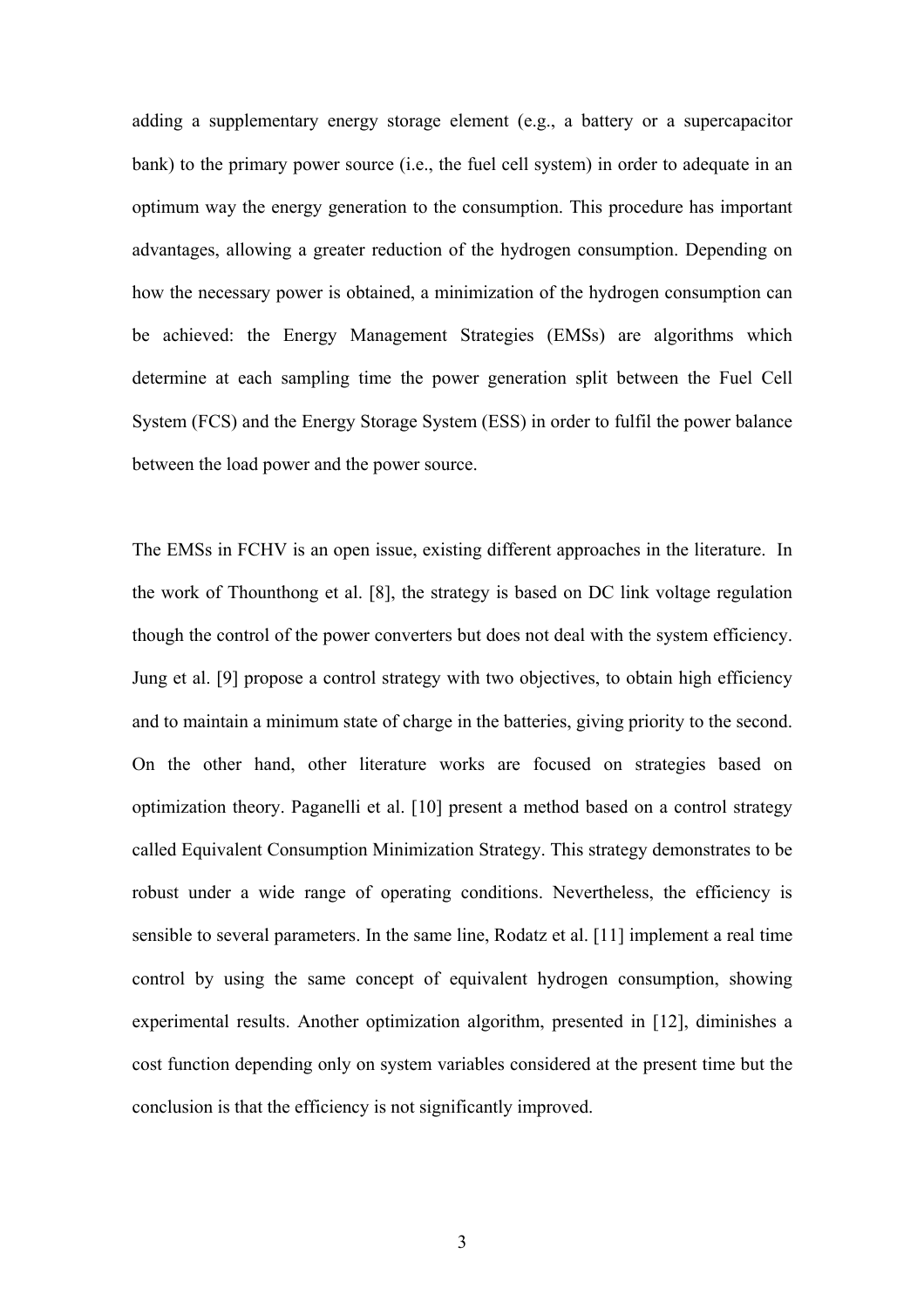With regard to the energy storage element in FCHV, some publications in the literature analyze the feasibility and performance of supercapacitors. Karden et al. [13], analyzing energy storage devices for hybrid electric vehicles, conclude that supercapacitors are effective for pulse power applications. Kotz et al. [14] analyze a pilot system on small scale that represents a hybrid vehicle with fuel cell (FC) and supercapacitors, demonstrating that supercapacitors are excellent energy storage devices, which can be efficiently used in vehicle applications for energy braking recovering and peak power reinforcing. Another approach using supercapacitors is found in the work of Caux et al. [15, 16] in a tramway application. Schiffer et al. [17] and Kim et al. [18] also show the benefits of using a fuel cell-supercapacitor system for FCHVs.

The main objective of EMSs is to improve the efficiency reducing the hydrogen consumption along the driving cycle. To find a global optimal solution, control techniques where a minimization problem is resolved have been studied, e.g. in [19]. In general, these techniques do not offer a causal solution, and, in consequence, are not feasible because it is assumed that the future driving cycle is entirely known a priori. Nevertheless, their results can be used to make comparative analysis of the performance of new strategies in study. On the other hand, strategies which deal with local optimization are convenient for real implementation. Another approach, particularly convenient to work in real time operation, is the type of strategies where the system operation is based on heuristic rules derived from the knowledge of the performance of the system's components. These strategies can achieve a comparable performance to those strategies where some optimization technique is utilized.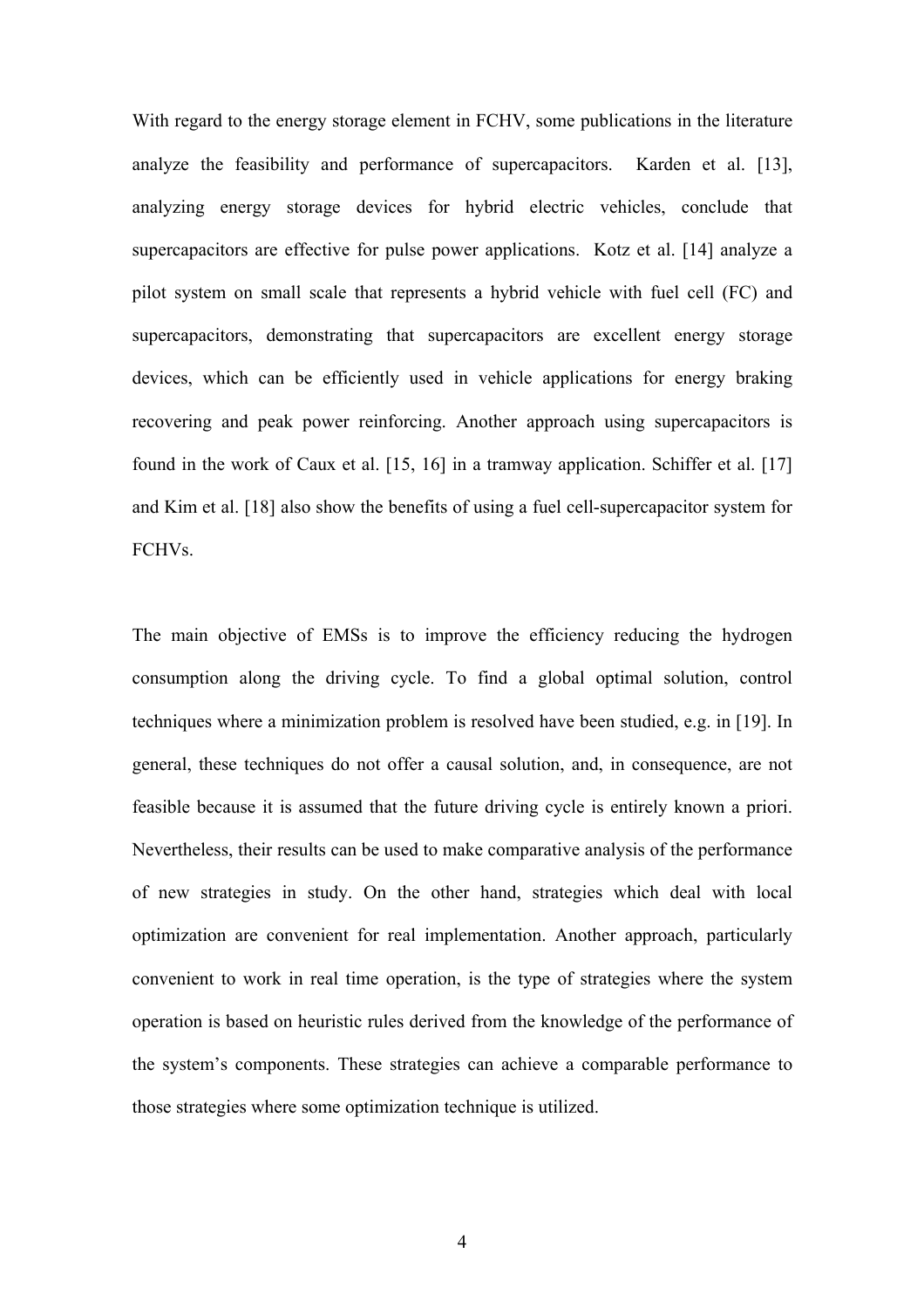In this work, three energy management strategies for FCHVs are presented. The strategies are based on the knowledge of the fuel cell efficiency map: two of them are heuristic type strategies and the third strategy is based on constrained nonlinear programming. Besides, a novel method to asses the optimal consumption knowing the future driving profile is presented. This last result is used to compare the performance of the proposed strategies. The FCHV in study is based on a small car with the energy storage system composed by a supercapacitor bank and the entire system is modelled using ADVISOR (ADvanced VehIcle SimulatOR is a toolbox developed by the National Renewable Energy Laboratory with the aim of analyzing the performance and fuel economy of conventional, electric, and hybrid vehicles [20, 21]) in MATLAB/SIMULINK. The proposed strategies are tested both in simulation and in an experimental setup, showing an auspicious performance.

The organization of the paper is as follows. In Section 2, Fuel Cell Hybrid Vehicles are introduced showing the advantages and the mechanism that allows improving the efficiency. Then, the proposed Energy Management Strategies are introduced in Section 3. In Section 4, the simulation results obtained using these strategies are presented, including the description of the procedure to asses the minimum consumption. In Section 5, the experimental validation is presented, describing the experimental setup and showing the comparative results. Finally, the discussion of the results and the conclusions of the work are in Section 6 and 7, respectively.

# **2. Fuel Cell Hybrid Vehicles (FCHVs)**

In a Fuel Cell Hybrid Vehicle (FCHV), the powertrain is composed by the fuel cell system and an Energy Storage System (ESS) in order to increase the efficiency of the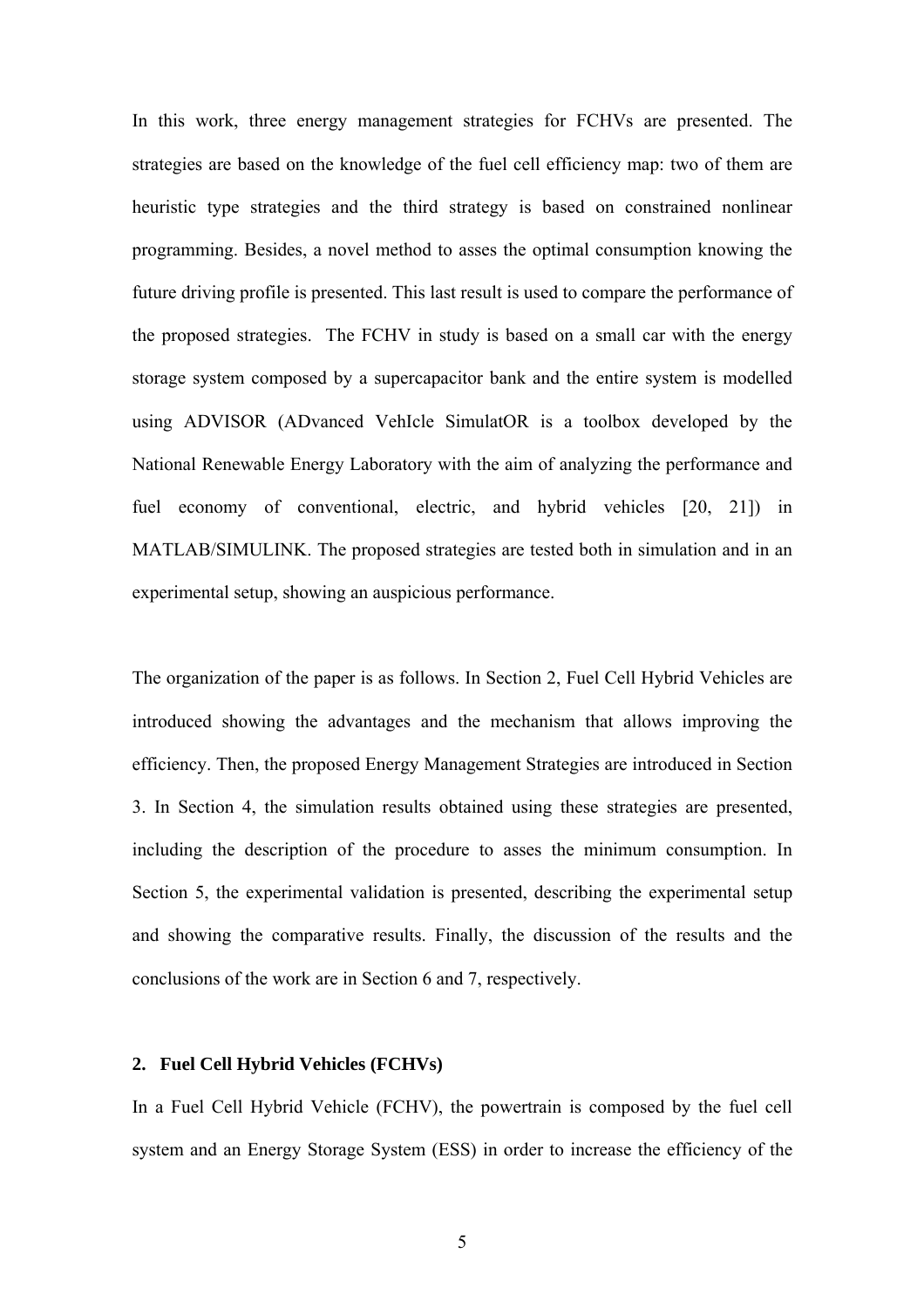integrated system (Fig. 1). Given a certain load power  $P_{load}(t)$ , this can be supplied with some power from the fuel cell system,  $P_{\text{fcs}}(t)$ , being the rest of power supplied by the energy storage system, *Pess(t)*. The power balance in the DC bus must be fulfilled at every time:

$$
P_{fcs}(t)\,\eta_B + P_{ess}(t)\,\eta_{B/B}\,\eta_{ess} = P_{load}(t) \qquad \forall t\,,\tag{1}
$$

where  $\eta_B$ ,  $\eta_{B/B}$ , and  $\eta_{ess}$  are the efficiency of the power converter that connects the fuel cell with the bus, the efficiency of the power converter that connects the ESS with the bus, and the efficiency of the ESS, respectively. The control of the DC/DC converters is beyond the scope of this paper. We assume that the converters are controlled and their efficiencies are known.

In a FCHV, three different mechanisms allow this efficiency improvement:

1. In automotive applications, it is possible to recover energy from regenerative braking, allowing a considerable improvement in the hydrogen economy. The recovered energy from regenerative braking may represent an important fraction of the economy improvement. However, the amount of energy that is possible to recover is strongly dependent on the driving profile. In urban driving cycles, in which there is considerable braking, the percentage of regenerated energy is much greater than in non-urban cycles where this percentage is quite small.

2. The efficiency of a FCS is high at partial loads. Therefore, it is convenient to perform an energy management in which the fuel cell is preferably operated in its maximum efficiency zone. Thus, taking advantage of an auxiliary power source, e.g. the storage system, and an adequate energy strategy, it is possible to maintain the fuel cell

6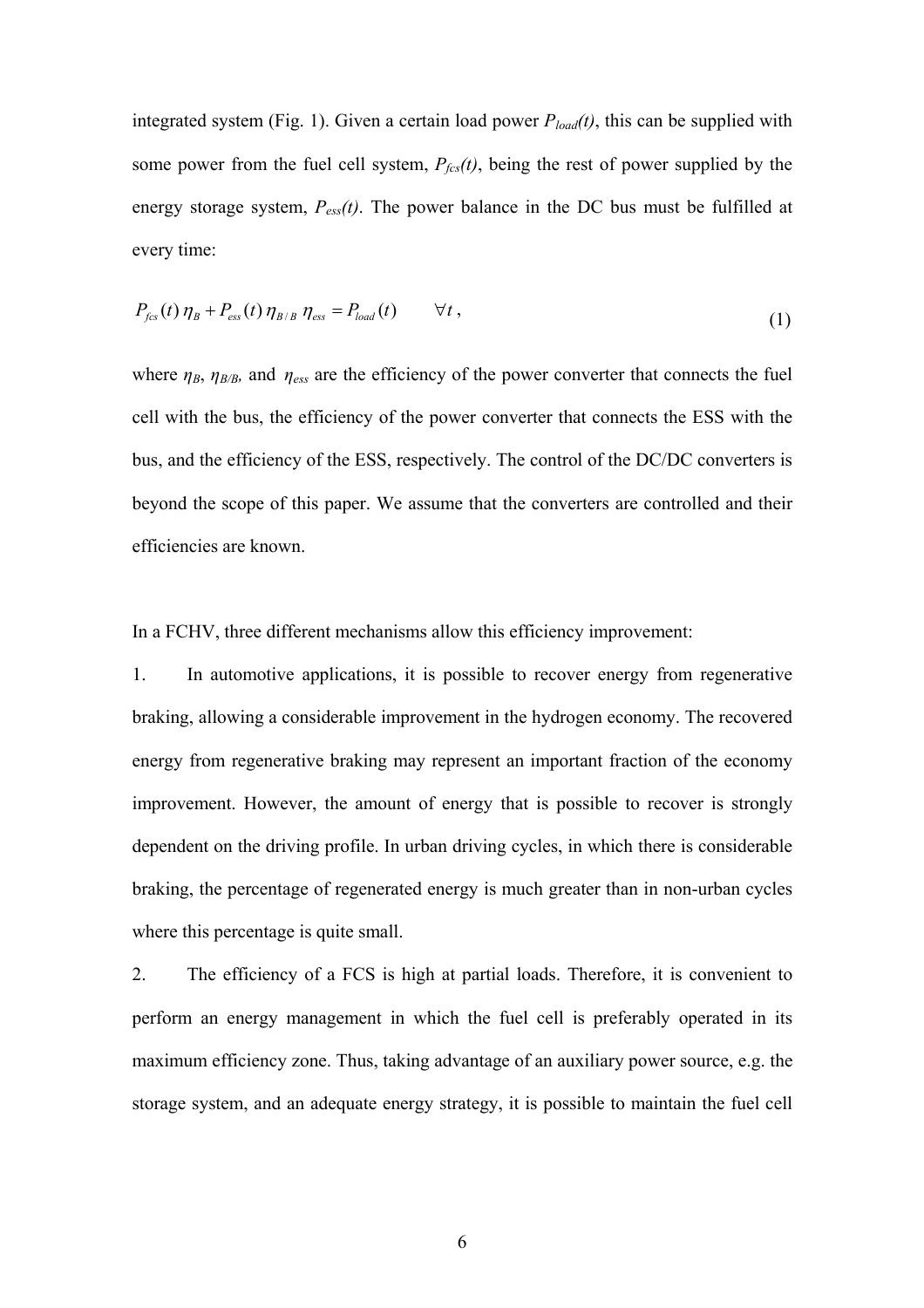operating at its maximum efficiency region most of the time and reduce the hydrogen consumption.

3. In a pure fuel cell vehicle, the fuel cell must be sized to meet the largest load. One important advantage of hybridization is that it allows a diminution of the rated power of the fuel cell stack in these types of applications. Therefore, it is possible to meet the demand with a smaller FCS in combination with an energy storage system. Besides, downsizing the FCS has an impact on the hydrogen economy in three ways: *i)* downsizing leads to improvements in the hydrogen economy when the peak efficiency of the FC stack is shifted to better match with the power requirements for a given load cycle, *ii)* downsizing leads to a smaller compressor reducing the parasitic losses, and *iii*) downsizing reduces the total mass of the vehicle.

Although the main motivation for introducing hybridization in fuel cell systems is to improve the hydrogen economy, the benefits are not limited to that. In fact, hybridization is also useful to solve two important problems in fuel cell control:

1. The dynamics of FCS are relatively slow, mainly because of the dynamics of the air compressor and the manifold-filling dynamics [22]. In this context, an energy flow from an energy storage device with high specific power output is useful to improve the transient response. In the literature, this issue is not completely solved. In [23], it is concluded that it is feasible to use a FCS in a load-following mode without any storage device. In that work, the conclusions are based on results obtained from experimental data working with a scaled-down FCS through the Federal Urban Driving Schedule (FUDS). It is remarked that it is possible to pull short bursts of power from the stack, due to the charge in the double layer (CDL) capacitance. However, several publications,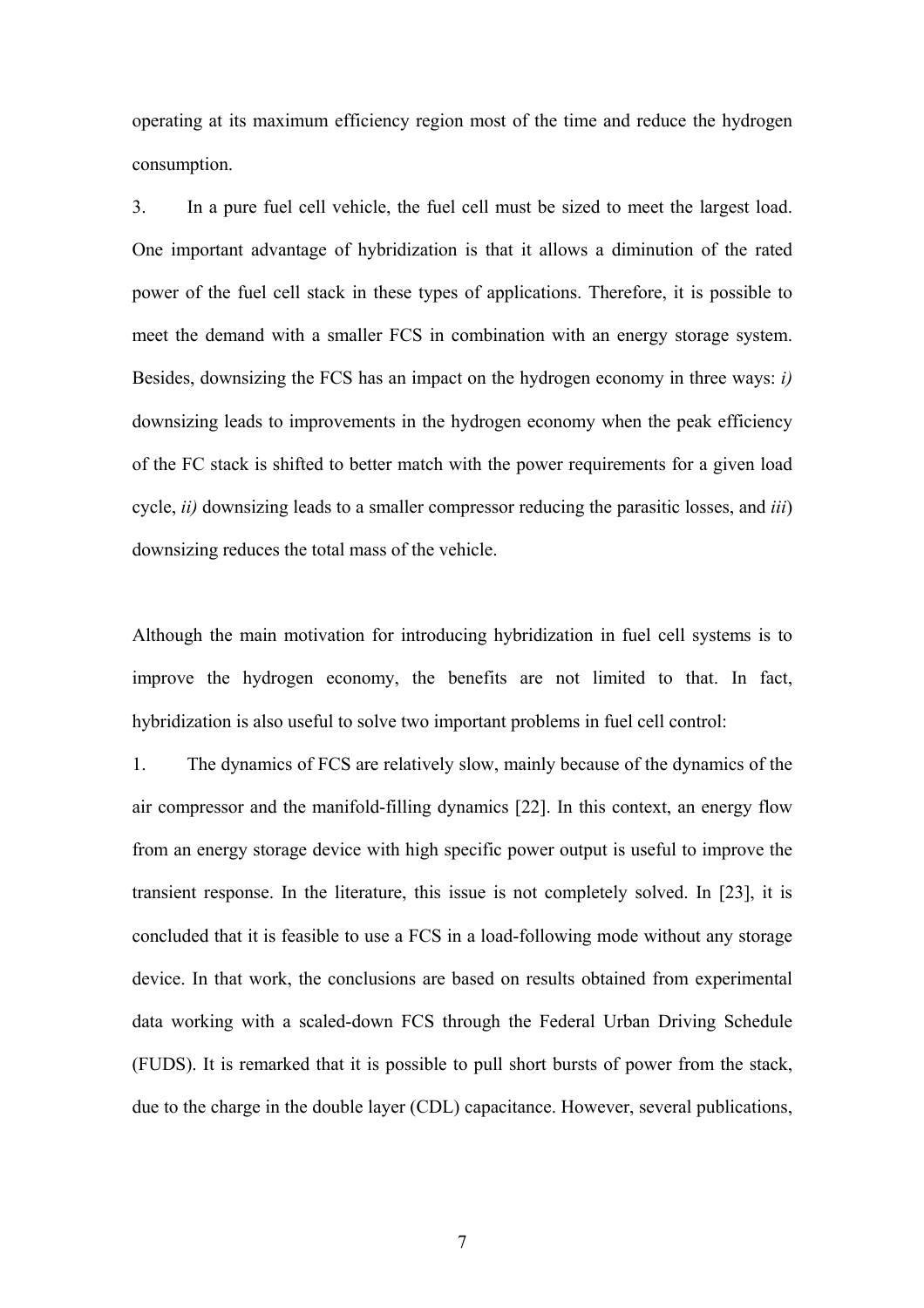for example [14], [24] or [4], conclude that the use of energy storage devices is beneficial from both the system dynamics and the hydrogen economy.

2. Hybridization can help avoiding oxygen starvation by means of the energy supply from the energy storage elements. Thus, the peaks of actual current demand to the fuel cell are lower than in the pure fuel cell case where no auxiliary power source is present. Oxygen Starvation is a complicated phenomenon that occurs when the oxygen partial pressure falls below a critical level at any point in the cathode. It can be produced by an abrupt increase in the current demand (that produces a rapid increase in the oxygen consumption due to the cathode electrochemical reaction) and an insufficient air supply. This phenomenon can be observed by a rapid decrease in the cell voltage and in severe cases can produce a short circuit and a hot spot on the surface of the membrane cell [25]. The phenomenon is not well understood and more information from electrochemical studies is needed to be able to quantify the critical level of oxygen concentration below which permanent damage is produced or, perhaps more probably, the combination of current level variation and its time duration.

#### **3. Energy Management Strategies for FCHVs**

In this work, a search for new EMSs in FCHVs is addressed, and, despite the Fuel Cell Hybrid Systems have other applications, we concentrate our attention in automotive applications. The objective is to improve the performance of a FC hybrid vehicle in terms of hydrogen economy and transient response.

In Fig. 1 is represented the proposed topology of the system, where the FCS is connected to the DC bus through a step-up power converter (Boost converter), whereas the ESS is connected to the DC through a bidirectional power converter (Buck-Boost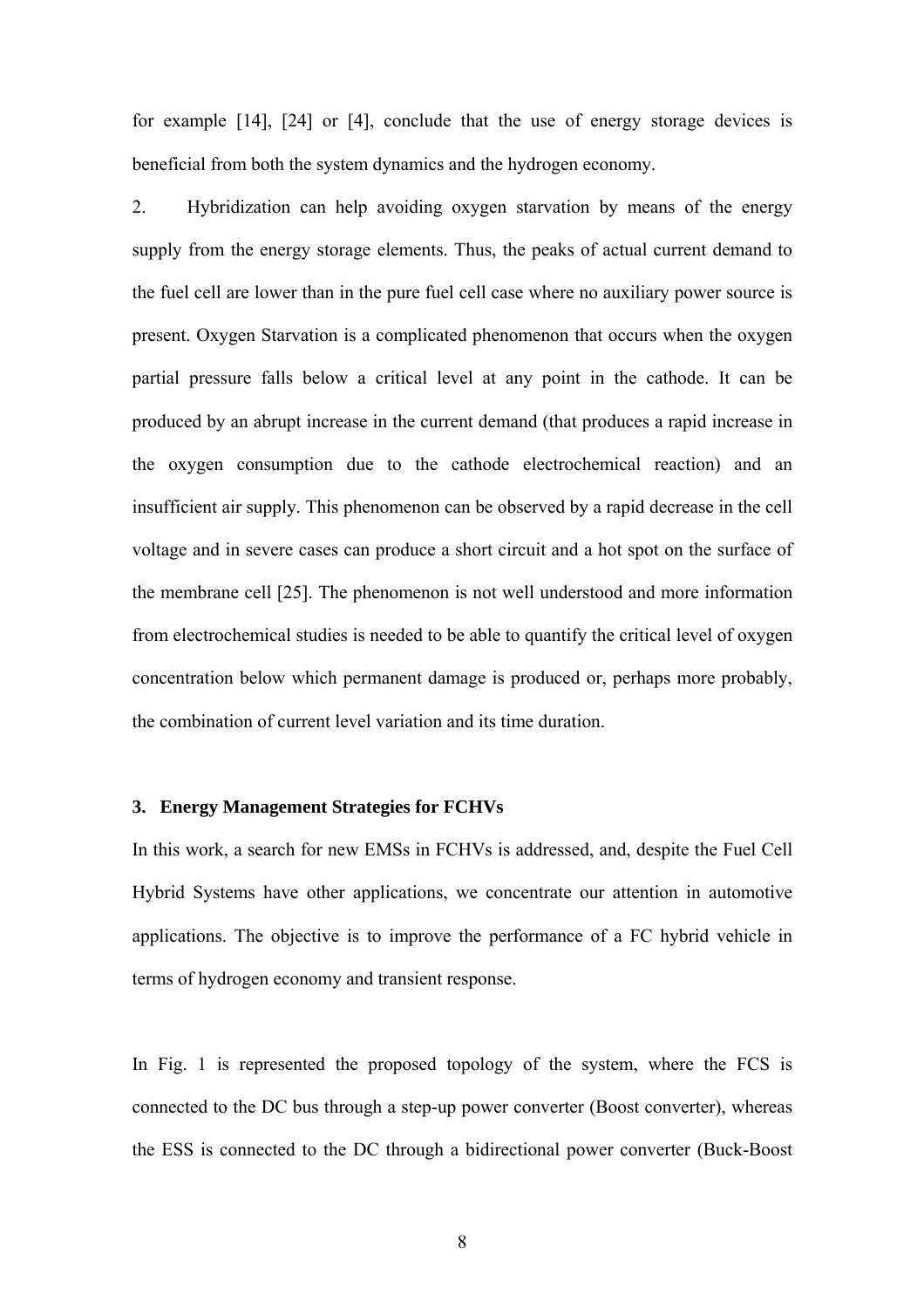converter) allowing the energy flow from regenerative braking. With regard to the load, which is an AC induction motor, it is fed through a DC-AC inverter. This topology is common in the three strategies proposed. In the same fig. 1, the energy flows in the FCHS are also represented: the regenerated energy from the load to the ESS bank, the charging energy from the FCS to the ESS, the boosting energy from the ESS to the load, and the fuel cell energy that directly supplies the load from FCS.

# **3.1. Objectives of EMSs in FCHVs**

The hydrogen consumption map of a FCS clearly reveals a zone, below a limit power, where the hydrogen consumption is very high meanwhile the zone above this limit power has a significant lower consumption as can be seen in Fig. 2. The principal objective of the energy management strategy is to minimize a cost function *J*, a mathematical expression that represents the cumulative hydrogen consumption during the time:

$$
\min_{X} J(X) \quad \text{subject to} \quad H(X) = 0 \quad \text{and} \quad G(X) \le 0,
$$
\n<sup>(2)</sup>

where the vector *X* is:

$$
X = \begin{bmatrix} P_{fcs}(k) \\ P_{ess}(k) \end{bmatrix} \tag{3}
$$

This means that the EMS has to determine the optimal value of the Fuel Cell System power, *Pfcs(t)*, and the Energy Storage System power, *Pess(k)*, in order to minimize the cost function *J(X)*:

$$
J(X) = \sum_{k=0}^{N_c} F(X(k)) \Delta T
$$
 (4)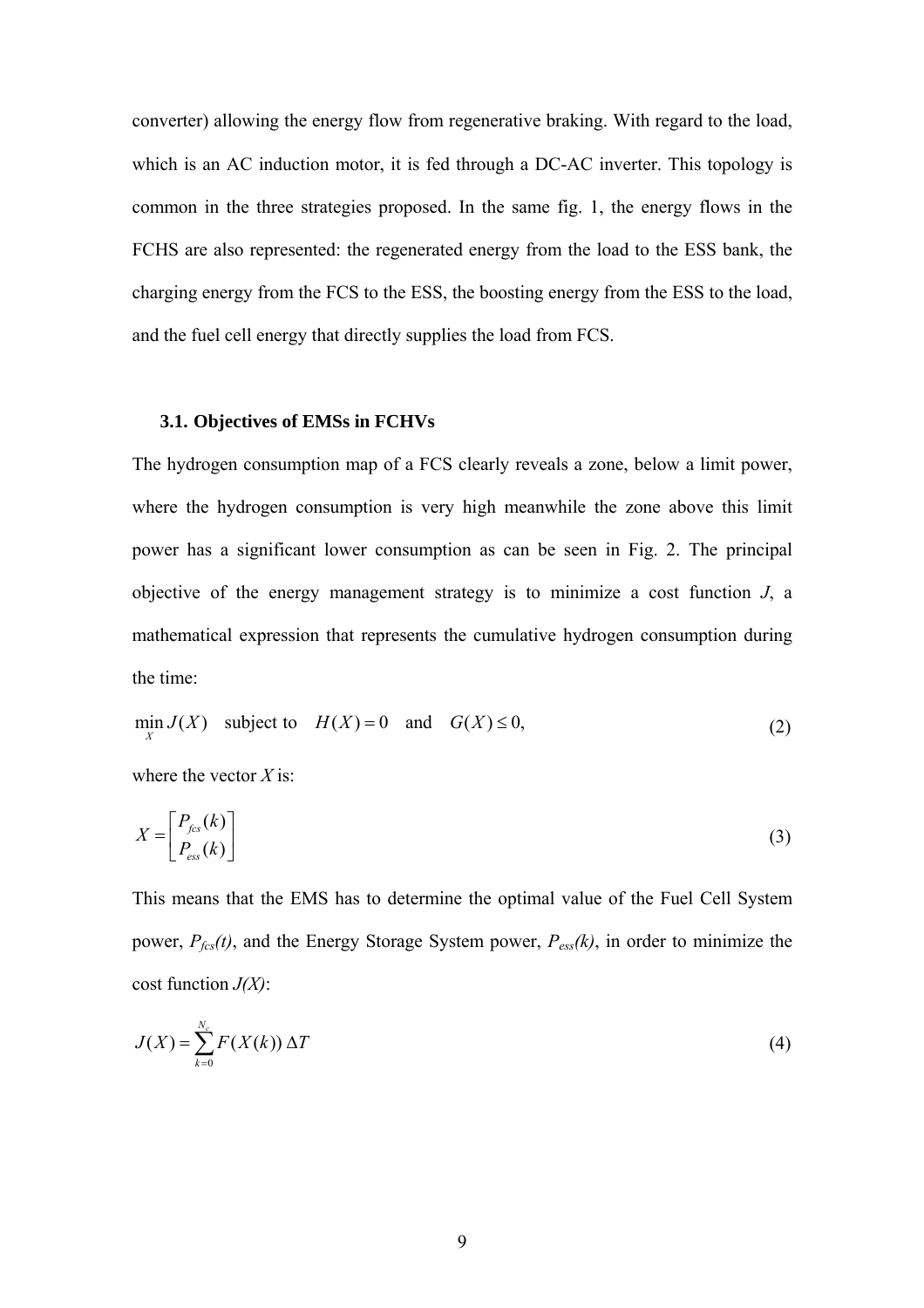where  $N_c = t_c / \Delta T$  is the duration of the driving cycle, assuming a constant sampling period  $\Delta T = Is$ , and  $F(X(k))$  is the hydrogen consumption according to the hydrogen consumption map of the FCS:

$$
F(X(k)) = Cons_{H2}\left(P_{fcs}(k)\right) \tag{5}
$$

The constraint  $H(X)=0$  in (2) means that at every time the power load in the DC bus must be satisfied by the power from the FC or the ESS:

$$
P_{fcs}(k)\,\eta_B + P_{ess}(k)\,\eta_{B/B}\,\eta_{ess} = P_{load}(k) \qquad k = 0, 1, ..., N_c
$$
 (6)

where the efficiencies  $\eta_B$ ,  $\eta_{B/B}$ , and  $\eta_{ess}$  are assumed to be constants.

On the other hand, the constraint  $G(X) \le 0$  in (2) states the constraints in the FCS and the ESS power for all *k*:

$$
P_{fcs,min} \le P_{fcs}(k) \le P_{fcs,max} \tag{7}
$$

$$
\Delta P_{\text{fcs, fall rate}} \le \frac{dP_{\text{fcs}}(k)}{dt} \le \Delta P_{\text{fcs, rise rate}}
$$
\n(8)

$$
P_{\text{ess,dischrg max}}\left(SoE(k)\right) \le P_{\text{ess}}(k) \le P_{\text{ess, chrg max}}\left(SoE(k)\right) \tag{9}
$$

$$
SoE_{\min} \le SoE(k) \le SoE_{\max} \tag{10}
$$

The inequality (7) states the restrictions in the FCS power. The maximum power is limited by the FCS rated power, whereas the minimum FCS power command must be limited to a value below which it is not suitable to operate because the parasitic load is too large, reducing the system net power.

There is a phenomenon of delay between the onset of the load on the FCS and the response of the reactant supply system which may lead in a "starvation" of reactants in the FCS. This may be avoided by restricting the dynamics required by the load [12]. The same approach is followed in [26] and [14] where the maximum positive rise is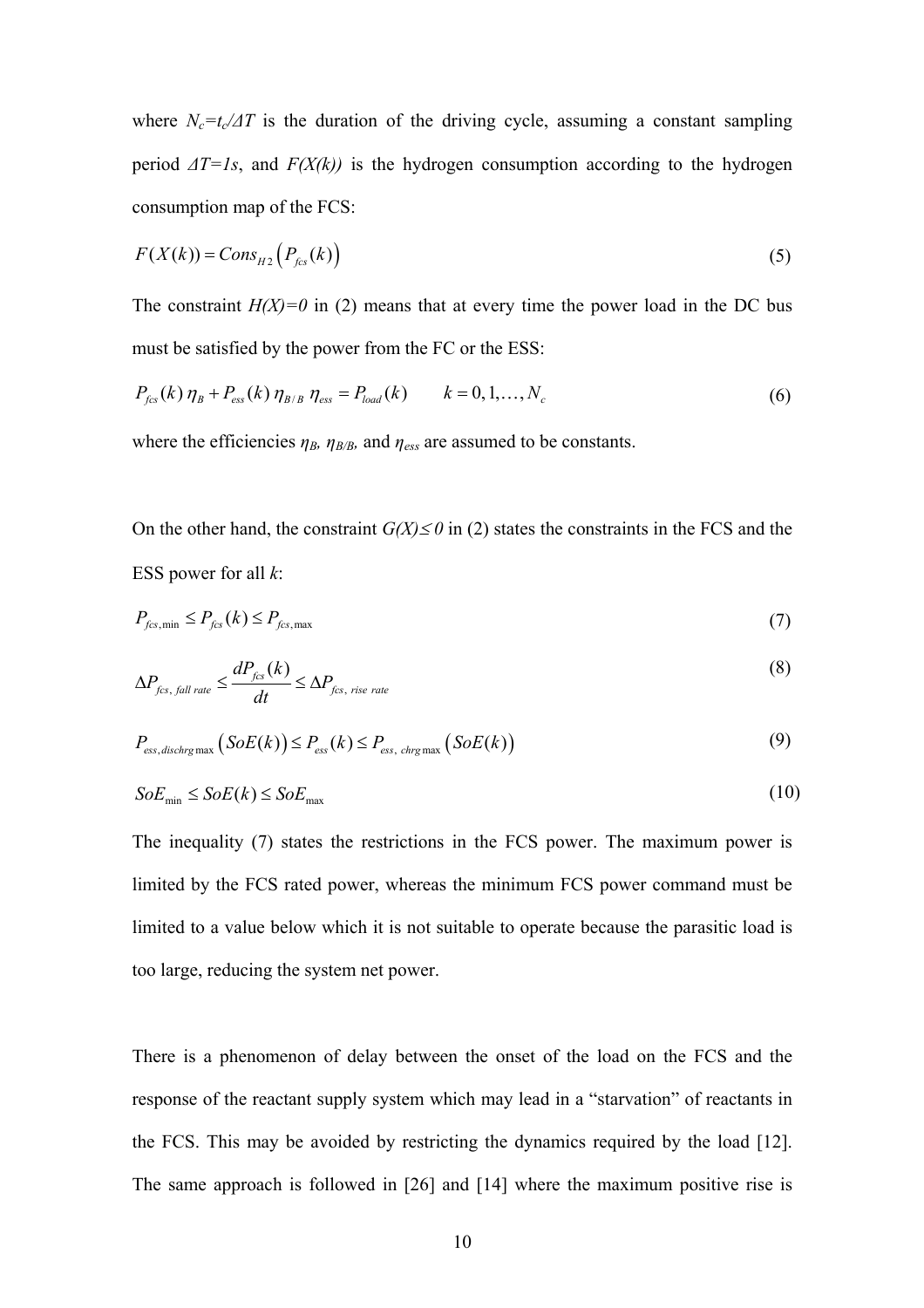limited to avoid damage in the stack. Therefore, in our work, the FCS power load is increased no faster than a certain power rise rate  $(\Delta P_{fcs,rise\ rate})$ . Besides, we propose to operate the FCS in such a way that the power is decreased no faster than a certain power fall rate  $(\Delta P_{fcs,fall\ rate})$  to prevent overpressure into the stack. Both situations can be managed by using the ESS as a power buffer. These restrictions are formulated in (8). With regard to the ESS, the maximum and minimum power flows are also limited, as is formulated in (9). The maximum power that the ESS can supply or store depends on the actual voltage in the ESS,  $V_{\text{ess}}(k)$ , the maximum voltage  $V_{\text{ess, max}}(k)$ , and the minimum voltage *Vess, min(k)*:

$$
P_{\rm ess, \, chrg \, max} = \frac{\left(V_{\rm ess}(k) - V_{\rm ess, \, max}\right)V_{\rm ess}(k)}{R_d} \quad \text{during charging} \tag{11}
$$

$$
P_{\rm ess, disch\,max} = \frac{\left(V_{\rm ess}(k) - V_{\rm ess,min}\right)V_{\rm ess}(k)}{R_d} \quad \text{during discharging} \tag{12}
$$

where  $R_d$  is the ESS internal resistance.

The State of Energy in the ESS, *SoE(k)*, is defined as:

$$
SoE(k) := \frac{E_{\text{ess}}(k)}{E_{\text{cap}}} \times 100 \qquad [%]
$$
\n(13)

where  $E_{cap}$  is the maximum energy that the ESS is capable to store. Thus, it is possible to express the maximum  $P_{\text{ess}}(k)$  that is possible to charge or discharge, as a function of *SoE(k)*:

$$
P_{\rm ess, chrg\,max}(k) = k_{\rm ess} (SoE(k) - SoE_{\rm max})
$$
  
\n
$$
P_{\rm ess, dischrg\,max}(k) = k_{\rm ess} (SoE(k) - SoE_{\rm min})
$$
\n(14)

whith: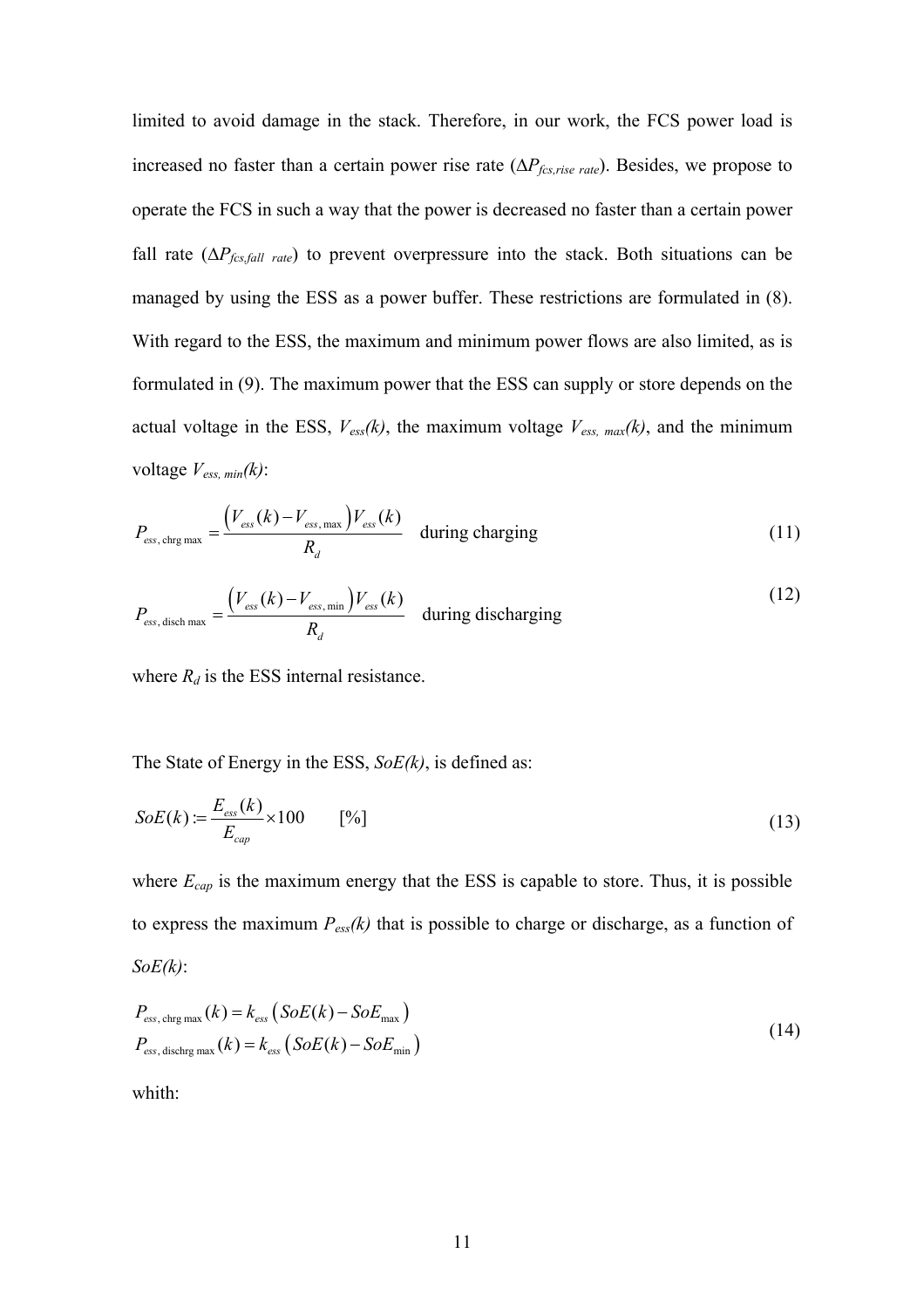$$
k_{\rm ess} = \frac{k \ E_{\rm cap}}{R_d \ C_R} \tag{15}
$$

where  $R_d$  and  $C_R$  are the internal resistance and the capacitance of the supercapacitors, and  $k$  is a constant depending in their particular technology. According to the sign convention employed, the power is negative when the ESS is in charging mode; meanwhile it is positive when the ESS is in discharging mode.

The internal resistance of supercapacitors is extremely low and the capacitance is exceptionally high, allowing a very fast operation both during charging and discharging. In the supercapacitors employed in this work, they are  $R_d = 0.019\Omega$  and  $C_R = 58$  F, thus,  $k_{ess} = 479$  kW.

The temporal behaviour of FCS is fundamentally conditioned by the compressor dynamics and the filling dynamics. Besides de minimization of *J*, another important EMS objective is to overcome this drawback by means of an adequate energy management strategy. In that sense, the energy management strategy acts as follows: if the power requested to the FCS exceeds a determined maximum rise rate, then the power rise rate that the FCS actually gives is limited and the rest of power is supplied by the ESS if it is possible according to the present value of *SoE(k)*. If, on the contrary, the power requested to the FCS exceeds the maximum fall rate, then the actual power fall rate is limited and the surplus power is absorbed by the ESS whenever there is sufficient storage capacity.

#### **3.2. Strategy based on the FCS efficiency map**

One of the most relevant characteristic of a FCS is the efficiency map (Fig. 2), a chart that shows how the efficiency changes with the load power. It is supposed that the FCS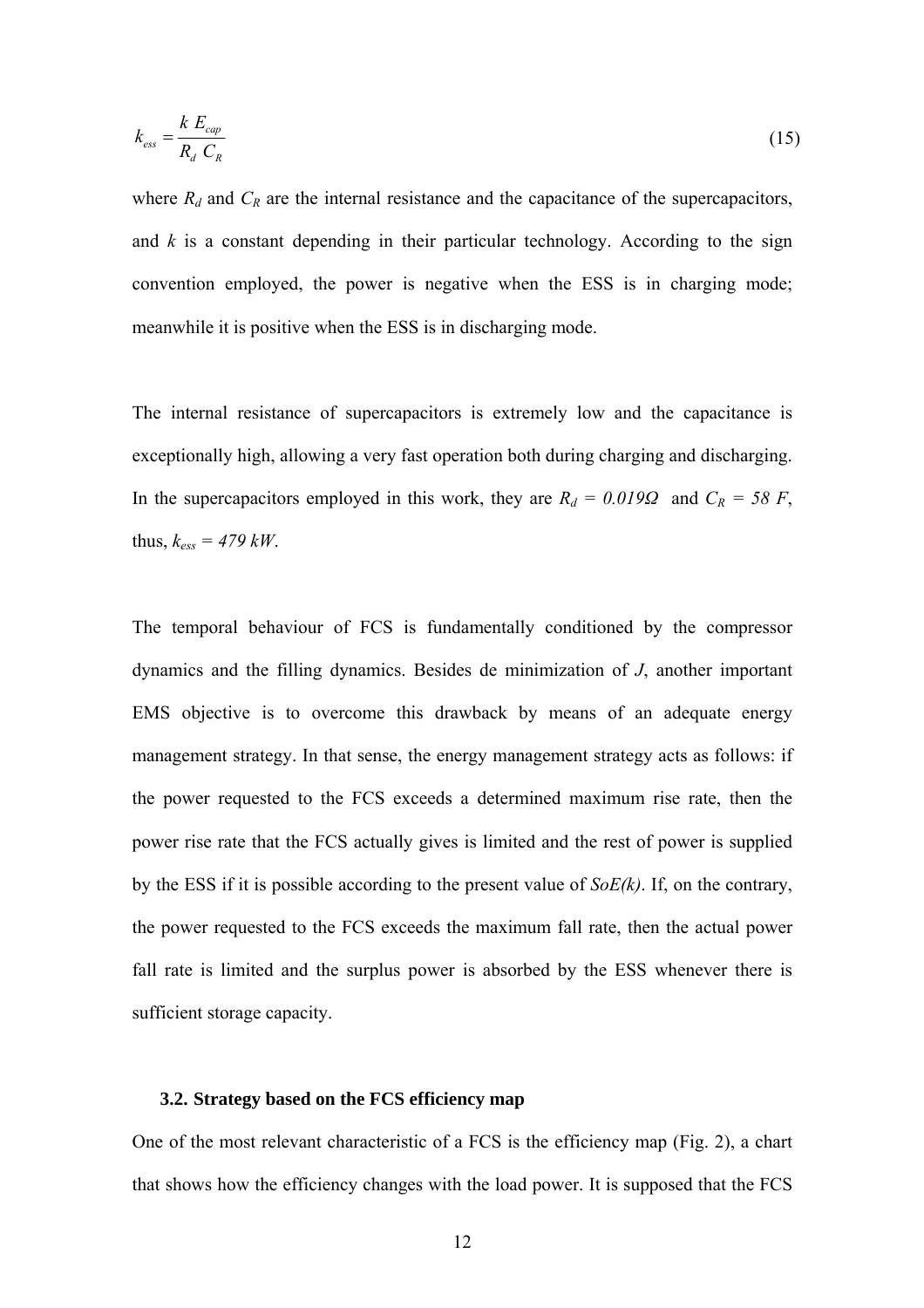operating point is controlled [27] and, thus, external parameters such the ambient temperature have no influence in the efficiency map. The first strategy proposed in this work is a quasi-load-following strategy where the FCS is operated in an advantageous zone where the efficiency is high. In this case, the operating zone is constrained between an inferior limit  $(P_{fcs, lo})$  and a superior limit  $(P_{fcs, hi})$ . The superior limit is imposed by the maximum power that the fuel cell can deliver (i.e.,  $P_{fcs, hi} = P_{fcs, max}$ ), whereas the inferior limit is determined according to the efficiency curve. As mentioned before, the efficiency of a FCS at low power is very poor due to the parasitic power. Thanks to the inferior limit, the energy management strategy avoids this unfavourable zone (Fig. 2).

This EMS gives priority to the FCS-power supply since the FCS is the primary power source and the direct power flow to the DC bus through the FCS power converter has lower losses than the indirect way through the ESS power converter, the ESS itself and again to the DC bus through the power converter to supply the load. Consequently, given the present *Pload(k)*, if:

$$
P_{fcs,lo} \eta_B \le P_{load}(k) \le P_{fcs, \max} \eta_B \tag{16}
$$

and

$$
\Delta P_{\text{fcs, fall rate}} \leq \Delta P_{\text{load}}(k) \leq \Delta P_{\text{fcs, rise rate}} \tag{17}
$$

where:

$$
\Delta P_{load}(k) = P_{load}(k) - P_{load}(k-1) \tag{18}
$$

then, the FCS operates in load-following mode:

$$
P_{\text{fcs}}(k) = P_{\text{load}}(k) / \eta_{\text{B}}
$$
\n<sup>(19)</sup>

and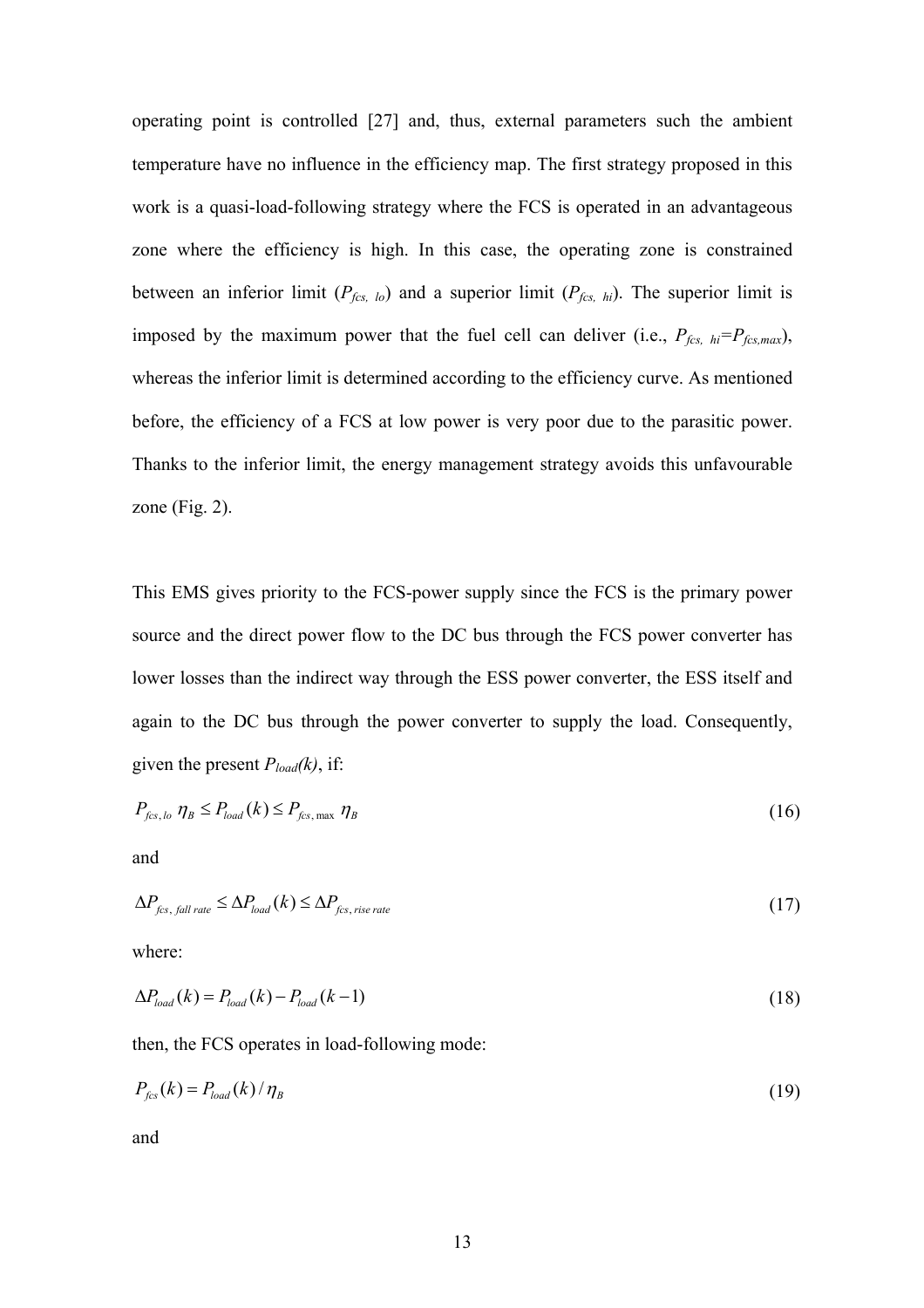$$
P_{\rm ess}(k) = 0\tag{20}
$$

If, on the contrary:

$$
P_{load}(k) \le P_{fcs,lo}(k) \eta_B \tag{21}
$$

then:

$$
P_{\text{fcs}}(k) = P_{\text{fcs},\text{lo}}(k) \tag{22}
$$

and the ESS stores the rest of generated power if the ESS is not too charged:

$$
P_{\rm ess}(k) = -\min\left\{ \left| P_{\rm load}(k) - P_{\rm fcs}(k) \eta_{\rm B} \right| \eta_{\rm ess} \eta_{\rm B/B}, \quad \left| \text{SoE}(k) - \text{SoE}_{\rm max} \right| k_{\rm ess} \right\} \tag{23}
$$

On the other hand, in the case that the ESS is full charged, then  $P_{fcs}(k)=0$ . Conversely, if:

$$
P_{load}(k) \ge P_{fcs,hi}(k) \eta_B \tag{24}
$$

then:

$$
P_{fcs}(k) = P_{fcs, \text{max}} \tag{25}
$$

and the ESS supplies the rest of load power if there is enough energy in ESS:

$$
P_{\rm ess}(k) = \min \left\{ \frac{\left(P_{\rm load}(k) - P_{\rm fcs}(k) \eta_{\rm B}\right)}{\eta_{\rm B/B} \eta_{\rm ess}}, \quad \left(SoE(k) - SoE_{\rm min}\right)k_{\rm ess}\right\}.
$$
 (26)

In Fig. 3, it is represented how is determined the FCS operating point. However, the transition between operating points is limited by the maximum rates, thus, finally:

$$
P_{fcs}(k) = \begin{cases} P_{fcs}(k-1) + \Delta P_{fcs, fall\ rate} \Delta T, & \text{if } \Delta P_{fcs}(k) \le \Delta P_{fcs, fall\ rate} \\ P_{fcs}(k-1) + \Delta P_{fcs, rise\ rate} \Delta T, & \text{if } \Delta P_{fcs}(k) \ge \Delta P_{fcs, rise\ rate} \end{cases}
$$
(27)

where  $\Delta P_{fcs} = P_{fcs}(k) - P_{fcs}(k - 1)$ , with  $P_{fcs}(k)$  as it was previously calculated in (19), (22) or (25), according to the conditions (16), (21) or (24), respectively. The power  $P_{\text{ess}}(k)$  is calculated as in indicated in (23) and (26).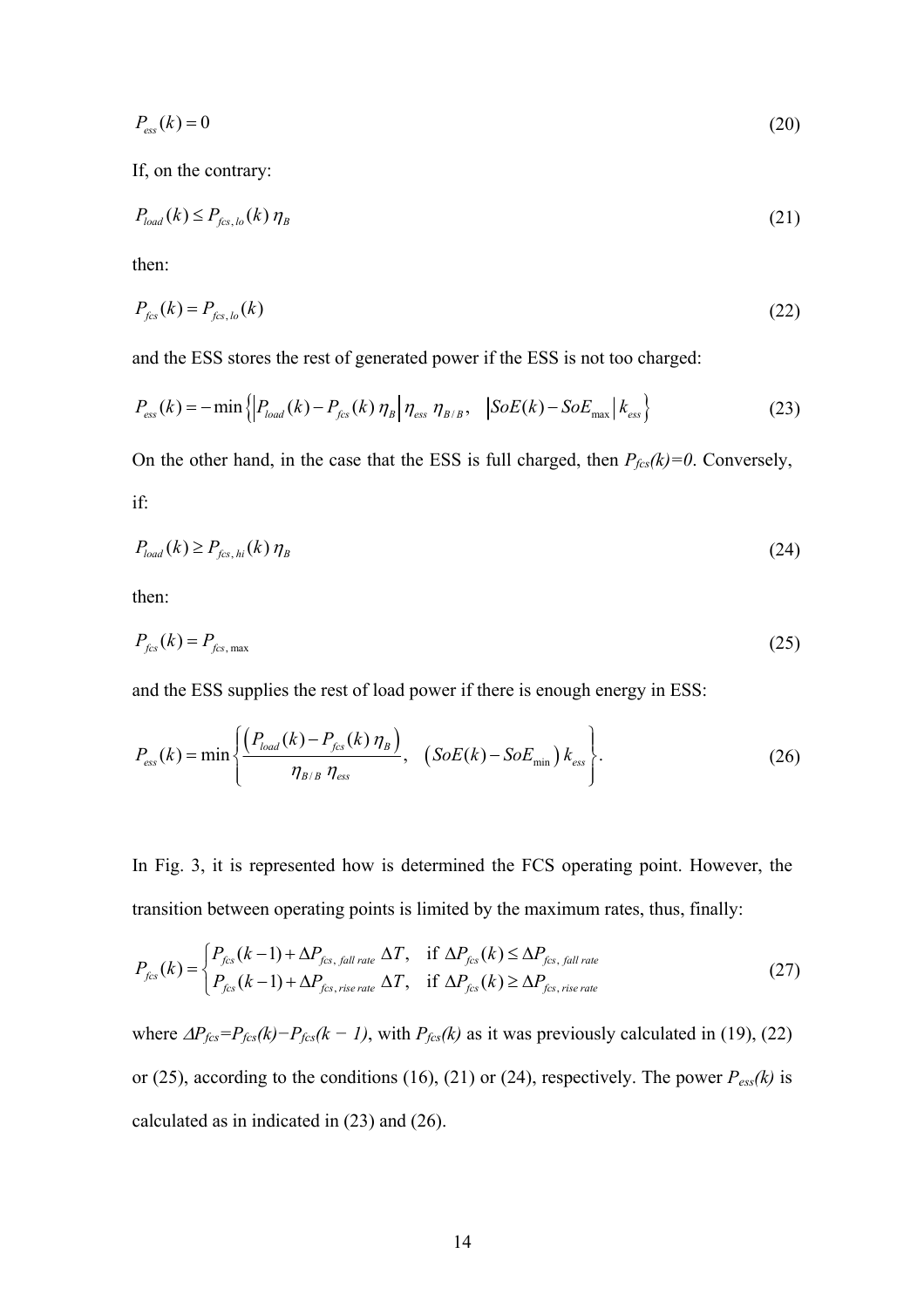#### **3.3. Improved strategy based on the FCS efficiency map**

The second strategy based on the FCS efficiency map is a strategy which operates the FCS preferably in its point of maximum efficiency in order to improve the hydrogen economy, although the final operating point of the FCS is determined based on the actual power demand and the state of energy of the ESS. The FCS power command is determined according to the following rules. If the load power is:

$$
P_{\text{fcs,lo}} \eta_B \le P_{\text{load}}(k) \le P_{\text{fcs,hi}} \eta_B \tag{28}
$$

and, the *SoE* is:

$$
SoE_{l_o} \le SoE(k) \le SoE_{hi} \tag{29}
$$

where  $P_{fcs, hi}$  is:

$$
P_{fcs,hi} = P_{fcs, \max} \eta_B X_{fcs,hi}, \tag{30}
$$

and  $X_{fcs, hi}$  is a fraction of the maximum FCS power; then, the FCS is operated in its point of maximum efficiency:

$$
P_{\text{fcs}}(k) = P_{\text{fcs, max eff}} \tag{31}
$$

The remaining power to achieve the load demand flows from or to the ESS according to (26) if  $P_{load}(k) > P_{fcs,max\text{ eff}}$  (discharging mode), or (23) if  $P_{load}(k) < P_{fcs,max\text{ eff}}$  (charging mode).

If the load power is:

$$
P_{fcs, hi} \eta_B \le P_{load}(k) \le P_{fcs, max} \eta_B \tag{32}
$$

and the *SoE* is:

$$
SoE_{lo} \le SoE(k) \le SoE_{hi} \tag{33}
$$

then, the FCS is operated in load following mode:

$$
P_{\text{fcs}}(k) = P_{\text{load}}(k) / \eta_{\text{B}}
$$
\n
$$
(34)
$$

and  $P_{\text{ess}}(k)$  is as indicated in (23) or (26).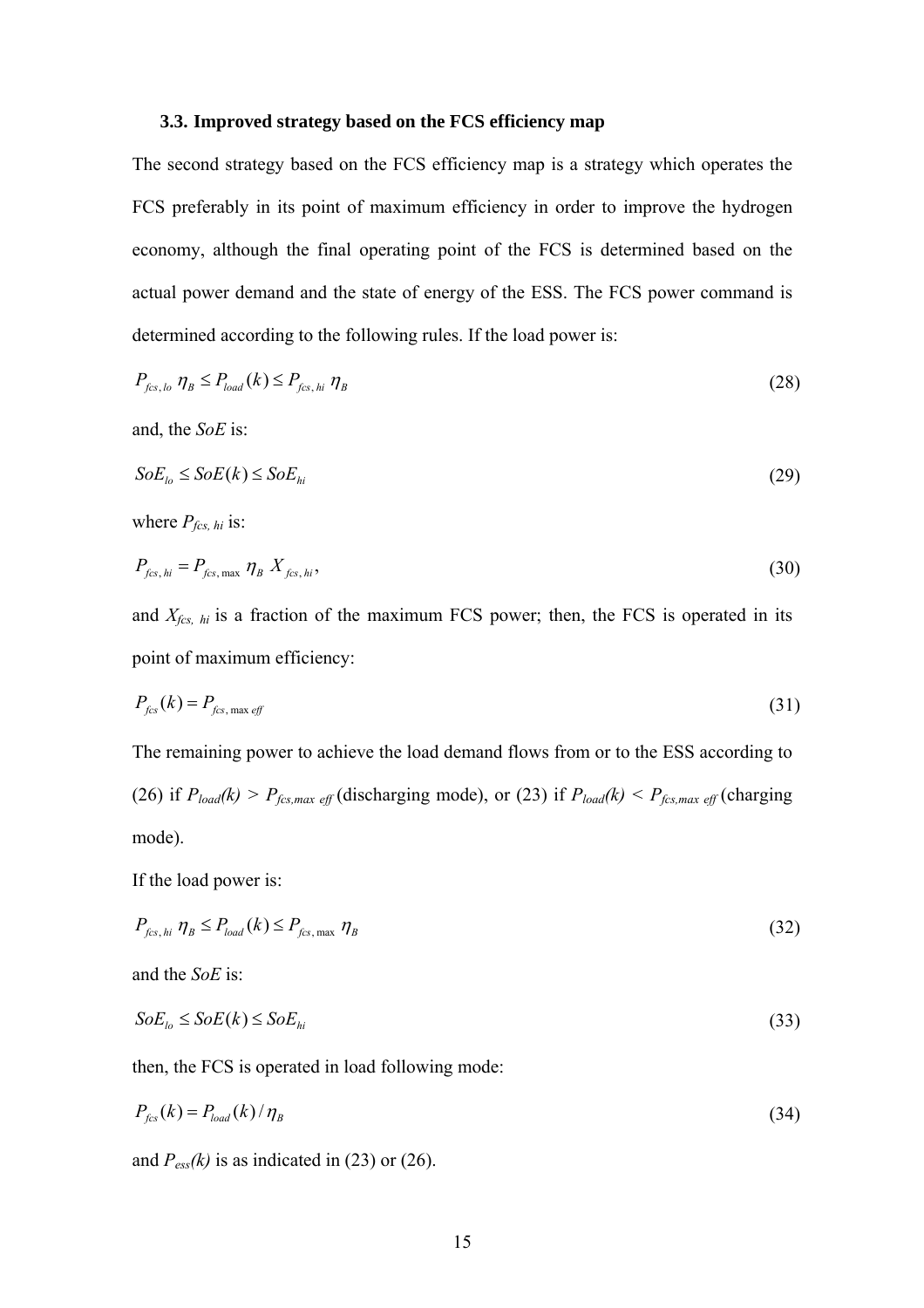On the other hand, if:

$$
P_{load}(k) \ge P_{fcs, \text{max}} \eta_B \text{ and } SoE(k) \le SoE_{hi} \tag{35}
$$

or:

$$
SoE(k) \le SoE_{l_o} \tag{36}
$$

then, the FCS is operated at its maximum power:

$$
P_{\text{fcs}}(k) = P_{\text{fcs, max}} \tag{37}
$$

and  $P_{\text{ess}}(k)$  is as indicated in (26). If, on the contrary:

$$
P_{load}(k) \le P_{fcs,lo} \eta_B \text{ and } SoE(k) \ge SoE_{lo},\tag{38}
$$

or:

$$
SoE(k) \ge SoE_{hi} \tag{39}
$$

then, the FCS is operated at its lower operating point:

$$
P_{fcs}(k) = P_{fcs,lo} \tag{40}
$$

and *P*<sub>ess</sub>(k) is as in (23). Additionally, if  $P_{load}(k) = 0 \ \forall t \in [k]$ , k2] with  $(k2 - k) > T_{off}$ ,

and,  $SoE(k) > SoE_{hi}$  with  $k > k$ , then, the FCS is turned off to avoid unnecessary hydrogen consumption because the parasitic losses in the FCS. Figure 4 indicates the FCS operating point as a function of the *SoE(k)* and the load power *Pload(k)*. In the same way that in the previous strategy, the transition between operating points is realized according to the constraints concerning the maximum fall power rate and the maximum power rate as indicated in (27).

## **3.4. Strategy based on constrained nonlinear programming**

In this strategy, an optimization problem with linear constraints is resolved at each sampling period Δ*T* where a nonlinear cost function, which represents the hydrogen consumption, is minimized. The problem can be put into the form [28]: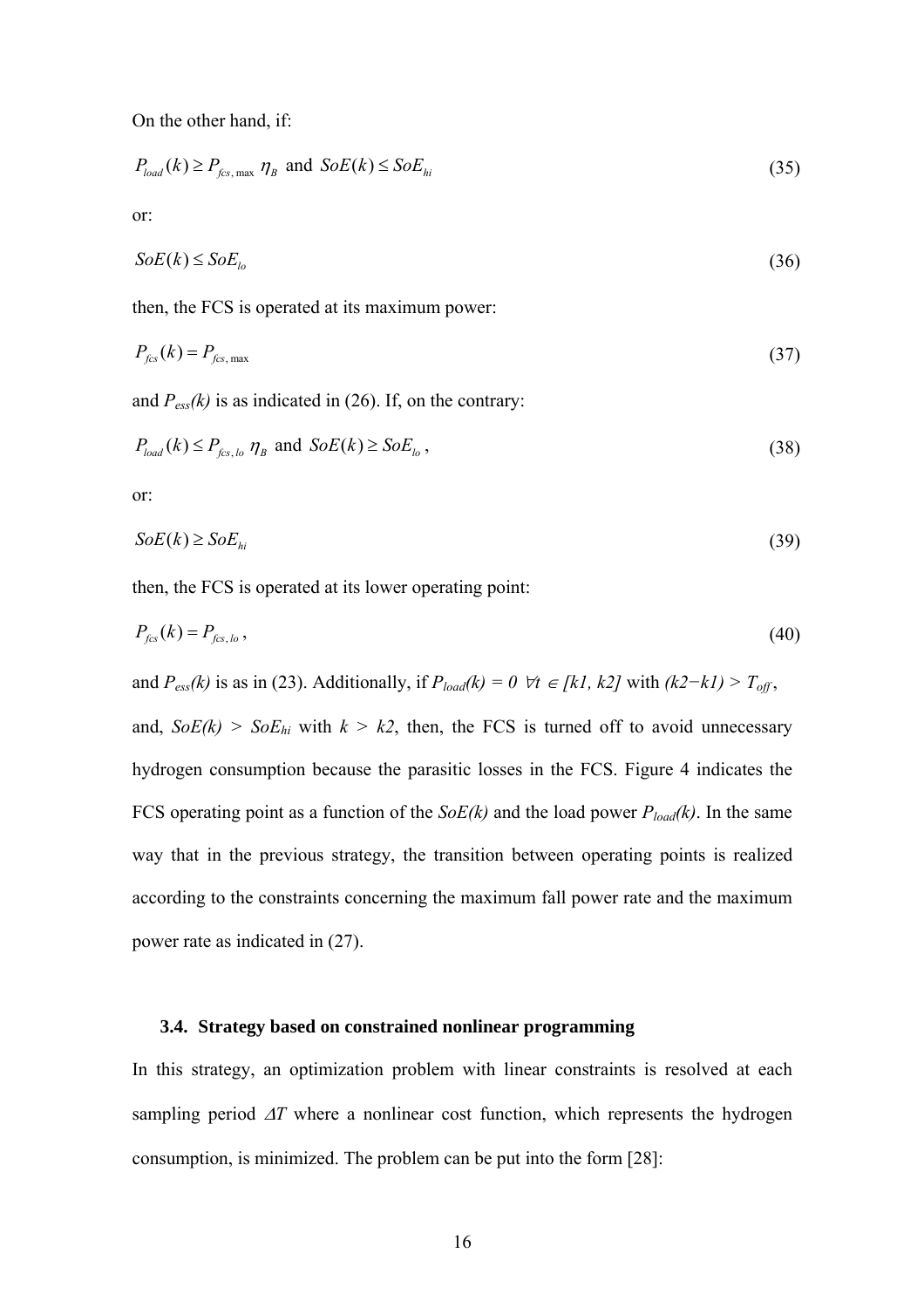$$
\min_{X} J(x) \quad \text{subject to} \quad H(X) = 0 \quad \text{and} \quad G(X) \le 0 \tag{41}
$$

where the vector *X* is:

$$
X = \begin{bmatrix} P_{fcs} \\ P_{\text{ess}} \end{bmatrix} . \tag{42}
$$

The cost function  $J(X)$  represents the hydrogen consumption in the FCS:

$$
J(X) = F\left(P_{fcs}(k)\right) \tag{43}
$$

where

$$
F(P_{fcs}(k)) = Const_{2} (P_{fcs}(k)) P_{fcs}(k) \Delta T, \qquad (44)
$$

and *ConsH<sub>2</sub>(P<sub>fcs</sub>(k))* is the hydrogen consumption (g Wh<sup>-1</sup>) as a function of  $P_{fcs}(k)$ . This relationship is shown in the form of a consumption map in Fig. 2.

The set of constraints  $H(X) = 0$  represents the power balance in the DC bus as in (6) and the set of constraints  $G(X) \le 0$  represents the limitations in  $P_{fcs}(k)$  and  $P_{ess}(k)$ . The  $P_{fcs}(k)$ is limited in its maximum and minimum value, and in the maximum rise rate and fall rate, thus:

$$
P_{fcs, \max}(k) = \max \left[ P_{fcs, hi}; \quad P(k-1) + \Delta P_{fcs, fall\ rate} \Delta T \right]
$$
\n(45)

$$
P_{fcs,min}(k) = \min\left[P_{fcs,lo}; \quad P(k-1) + \Delta P_{fcs, rise\ rate} \Delta T\right]
$$
\n(46)

On the other hand, *Pess(k)* is limited to its maximum or minimum value depending on the actual *SoE(k)*. The *SoE(k)* is limited:

$$
SoE_{\min} \le SoE(k) \le SoE_{\max} \tag{47}
$$

thus:

$$
k_{\rm ess} \left( SoE(k) - SoE_{\rm max} \right) \le P_{\rm ess}(k) \le k_{\rm ess} \left( SoE(k) - SoE_{\rm min} \right) \tag{48}
$$

where  $k_{\text{ess}}$  is the constant defined in (15).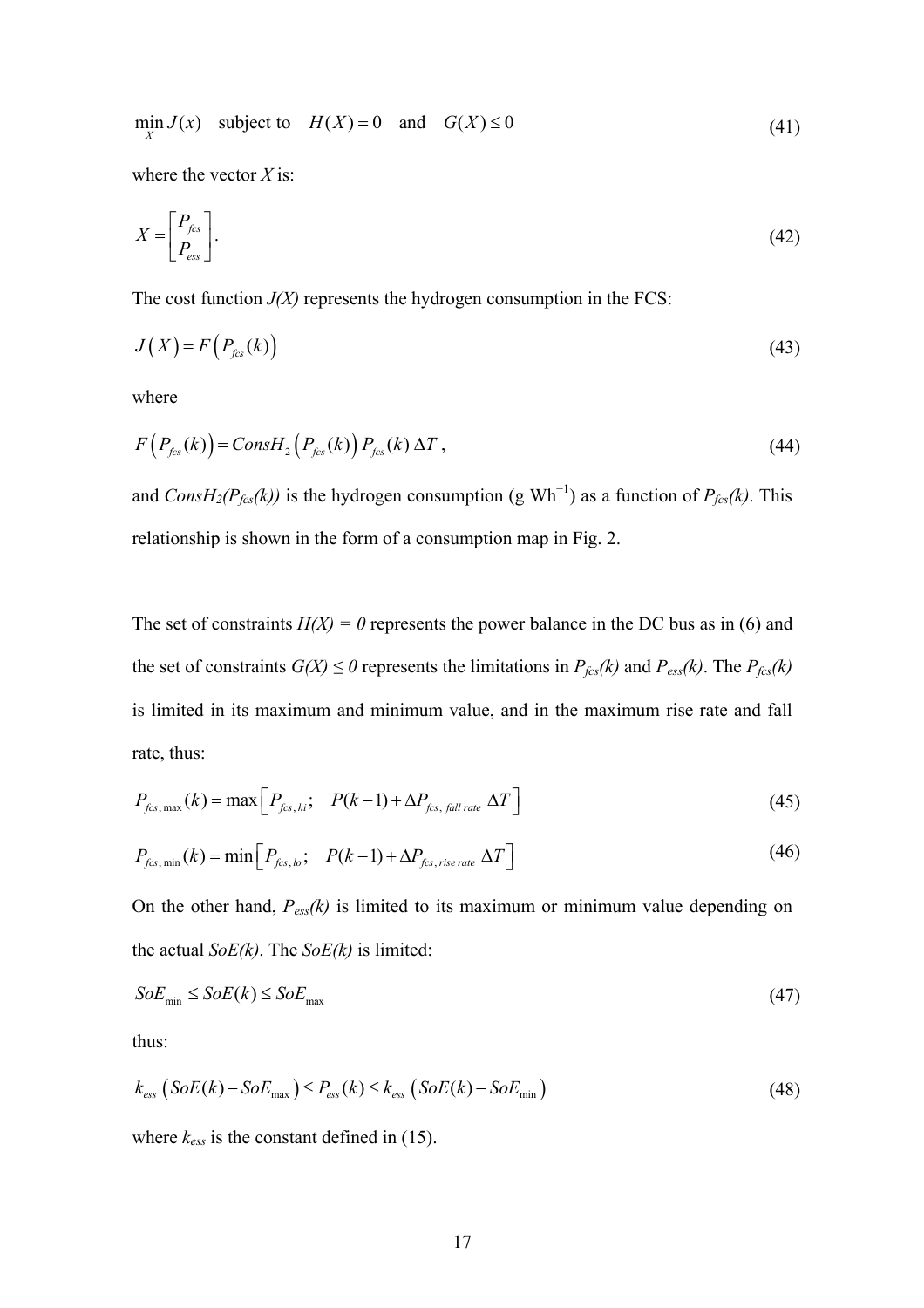#### **4. Simulation results**

The enunciated strategies were tested by simulation with a model of a hybrid system consisting in the vehicle described in Table 1, provided with a FCS and a supercapacitors-based ESS with the principal parameters listed in Table 2. The supercapacitor bank is sized in order to accomplish the following acceleration requirement: the vehicle (with total mass *1380 kg* including an extra cargo mass) must be capable to accelerate from *0* to *96.5 kph* in *10 s* with a *15-kW* FCS. The fuel cell is sized in order to be possible to fulfil all the Standard Driving Cycles described in Section 4.1. On the other hand, the strategy parameters  $P_{fcs,lo}$  and  $P_{fcs,hi}$  are adjusted in order to maximize the fuel economy and performance according to the particular strategy and cycle. Their values are shown in Table 3.

#### **4.1. Testing the EMSs with standard driving cycles**

The strategies were tested on four Standard Driving Cycles: the New European Driving Cycle (NEDC), the Urban Dynamometer Driving Schedule (UDDS), the Federal Test Procedure (FTP), and the Highway Fuel Economy Test (HWFET). These speed profiles, representing urban and highway scenarios, were originally stated for measuring pollutant emissions and gasoline economy of engines [29] and are widely used in the literature to evaluate the performance of EMSs and to assess the hybridization degree (i.e., the parameter that indicates the relation between the maximum power of the fuel cell and the maximum power of the energy storage system).

To illustrate the behaviour of the proposed strategies, the simulation results corresponding to the NEDC cycle are shown: the power split between the fuel cell system and the energy storage system, and the evolution of the *SoE(t)* in the ESS are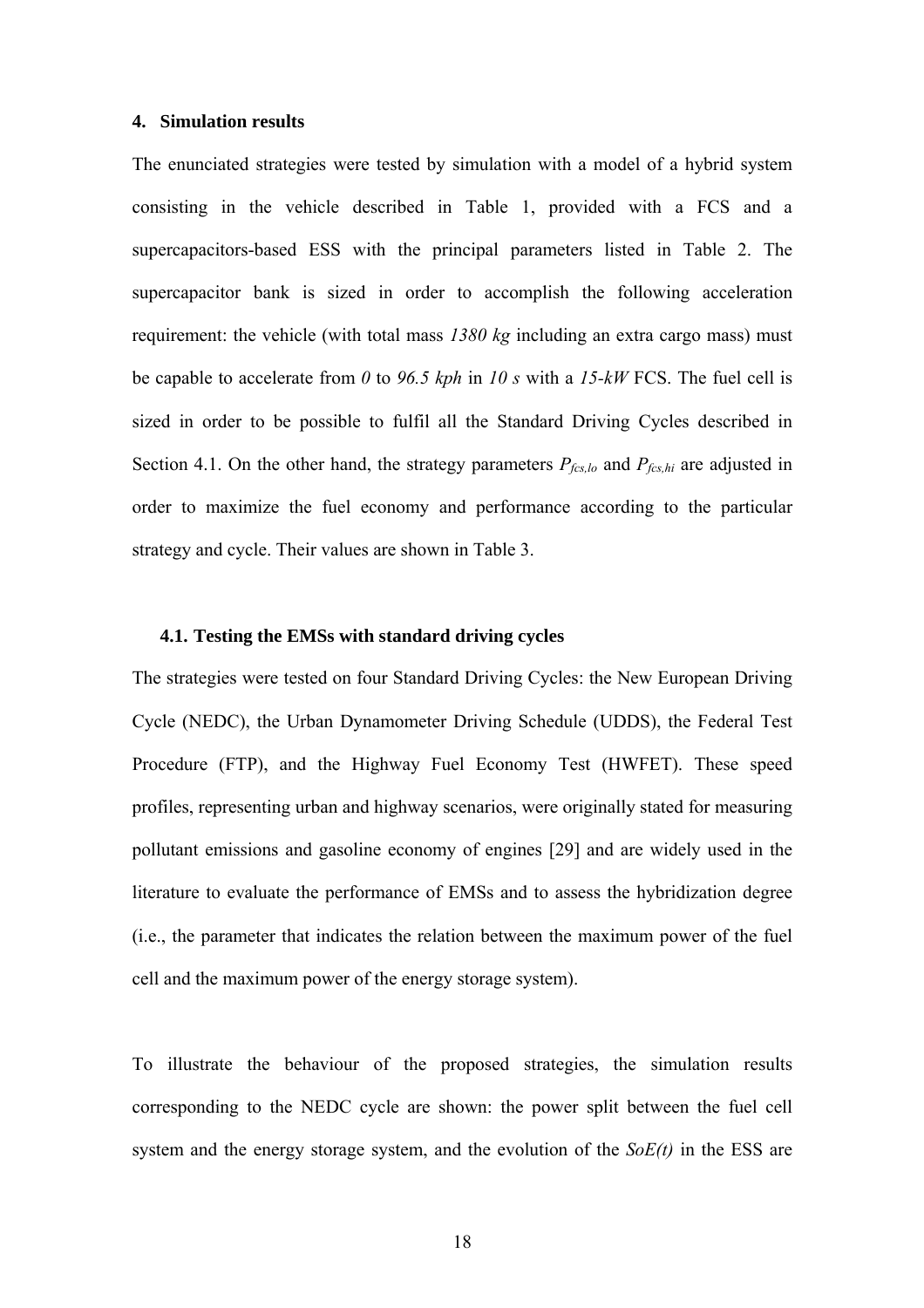shown in Fig. 5 for the strategy based on efficiency map, in Fig. 6 for the improved strategy based on efficiency map and in Fig. 7 for the strategy based on constrained nonlinear programming. These figures are only plotted from time *960* to *1180 s* for clarity.

#### **4.2. Comparative results**

A comparative analysis of the strategies for the four cycles, in terms of hydrogen consumption per kilometre, is shown in Fig. 8. The comparative is done with respect to the optimal case where the consumption is minimum; the values in percentage indicate the increment in consumption with respect to the optimal case.

The performance of the optimal case is estimated assuming that the entirely cycle is known a priori and operating the FCS during the entirely cycle with maximum efficiency. The proposed procedure to evaluate this minimum consumption is based on the following assumptions:

• The capacity of storage in the ESS is sufficient to recover all the available energy from regenerative braking.

- The friction brake is not employed during the entire cycle.
- The power consumption, when the FCS is turned off, is null.
- The FCS is already hot when the cycle starts.
- The entire vehicle mass is fixed for all the cycles:  $m_{veh} = 1109 kg$ .

The procedure to determine the optimal hydrogen consumption is as follows. A simulation is performed for each driving cycle in such a way that the FCS works alternately in two operating points, namely "On" and "Off", according to the actual *SoE(k)*: *i)* when  $SoE(k) < SoE(0)$ , the FCS is operated at its point of maximum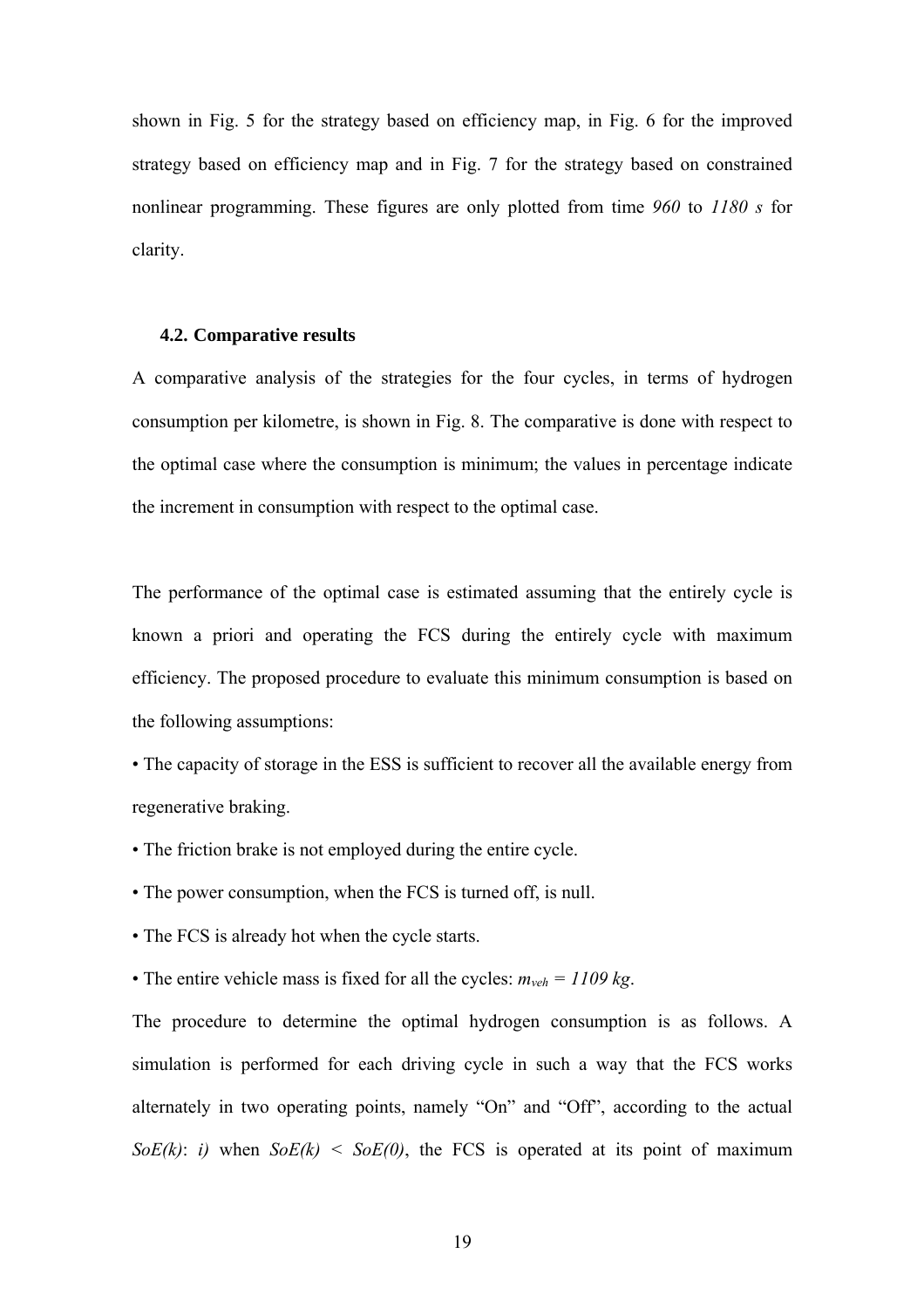efficiency (the "On" point) and , *ii)* when *SoE(k) > SoE(0)*, the FCS is turned off (the "Off" point). As a result, the final state of energy (*SoE(N)*) is the same as the initial state of energy (*SoE(0)*). Thus, the hydrogen consumption only accounts the necessary hydrogen to fulfil the cycle of duration *N*. The advantages of this method are considered in the discussion Section.

In Fig. 9, it is shown a scheme with the FCS operation to perform the analysis previously described and the results are recollected in Table 4. Since the FCS is either working at the point of maximum efficiency or it is turned off (with the assumption that, when the FCS is turned off, the power consumption is null), the minimum consumption is guaranteed. In addition, in Fig. 10 is included the performance corresponding to the pure fuel cell case where there is no hybridization. This analysis is performed with a *37.5-kW* FCS, a power that is sufficient to fulfil the four cycles in study.

#### **4.3. Influence of the initial SoE**

In general, the final state of charge  $SoE(N_c)$  is different to the initial state of charge *SoE(0)*, resulting in a gain or a loss of energy in the ESS over the driving cycle. Because of that, the results are corrected in order to compare the results correctly. The corrected consumption of hydrogen is based on the assumption that after the cycle, the FCS is continuing running in its point of maximum efficiency until the *SoE* reaches again the initial value. Thus, the corrected consumption results:

$$
Cons\ H_{2,corrected} = Cons\ H_2 + \frac{\Delta E_{\text{ess, stored}}}{LHV_{H2}\ \eta_B\ \eta_{B/B}\ \eta_{\text{ess}}\ \eta_{\text{fcs, max}}}
$$
(49)

where, *Cons*  $H_2$  is the cumulative consumption of hydrogen over the cycle previous to the correction, Δ*Eess*, stored is the difference of the energy stored in the ESS at the end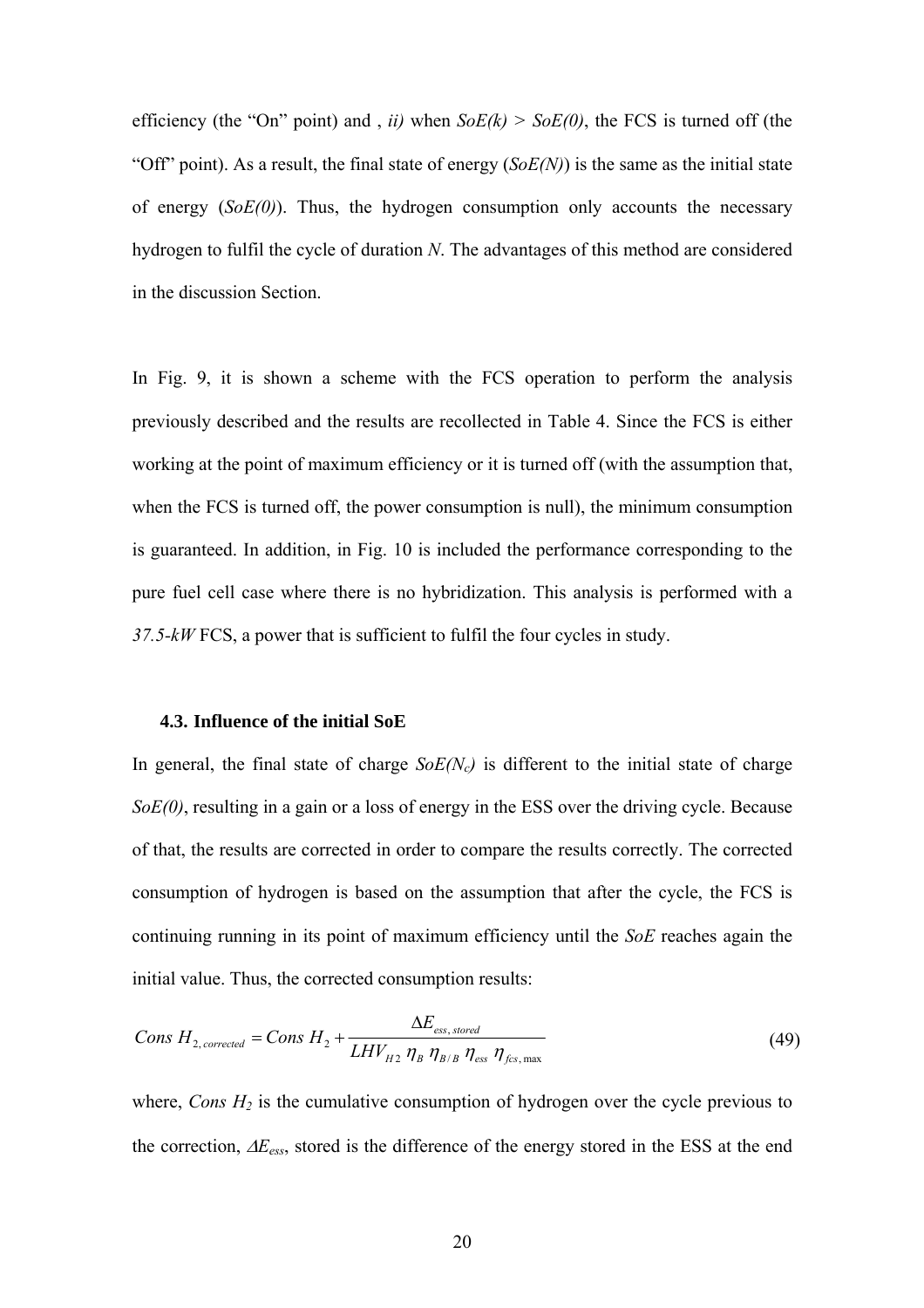of the cycle with the energy at the beginning of the cycle (positive if  $SoE(N_c) > SoE(0)$ ) and negative in the opposite situation),  $LHV_{H2}$  is the low heating value of hydrogen, *ηfcs,max* is the maximum efficiency of the FCS and *ηess* is the ESS efficiency. In Fig. 11 and 12, it is shown the influence of the initial SoE on the hydrogen consumption running on UDDS and HWFET, respectively.

# **5. Experimental validation**

This section presents the implementation of the previously developed EMSs in an experimental test setup. The arrangement of this Section is as follows. First, the experimental setup is described. Then, the experimental results are presented showing the temporal behaviour, the performance in terms of hydrogen consumption, and the comparative between EMSs. Finally, the conclusions of this section are presented.

#### **5.1. Description of the experimental setup**

The experimental setup is a test station in which some components of the FCHV are actually present, some are emulated, and some others are simulated. The objective of this setup is to reproduce, as close as possible, the FCHV behaviour in order to validate the EMSs. In this experimental setup (shown in Fig. 13), the FCS is a NEXA power module from Ballard of *1.2 kW*. The power module is fed with hydrogen from a pressurized tank and the hydrogen flow is measured with a mass flow meter (Bronkhorst, model F-201AC), with a maximum flow capacity of *50 SLPM*.

The vehicle power consumption is emulated with a programmable electronic load (Höcherl & Hackl, model ZS1606), a power device that can support up to *1600 W* @ *60 V*, *150A*. This load is commanded by the Host computer, which is in charge of carrying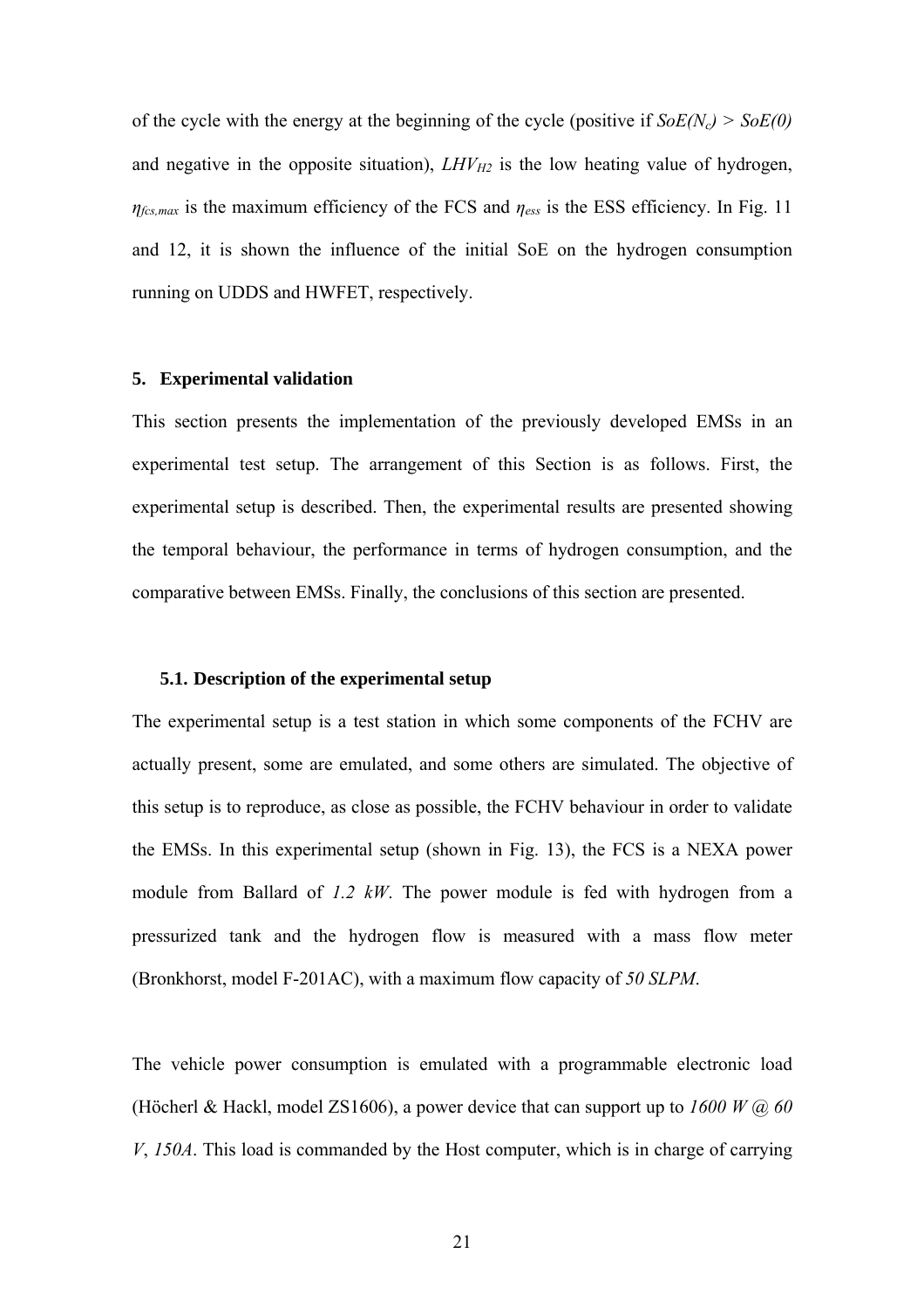out the EMSs. The ESS is simulated with a model developed in the LabVIEW environment. LabVIEW is a platform for a visual programming language from National Instruments. This platform is commonly used for data acquisition, instrument control, and industrial automation. For more detail see [30].

The supercapacitor bank is composed of *130* modules and each module is composed of six serially connected cells. The main characteristics of these devices are listed in Table 5 and correspond to a module from Maxwell Technologies [31]. In this experimental stage the supercapacitor bank is scaled in the same proportion as is the fuel cell (*15 kW* to *1.2 kW*). The scaled experimental supercapacitor bank is, thus, composed of *10* modules, the maximum energy that can be stored is *18.15 Wh*, and the maximum power that can be delivered is *14.25 kW*. The SoE is calculated at each sampling time according to this model, which is running in the Host computer.

The data acquisition and control system is composed by a Host computer and a computer running in real time, namely RTOS computer. The RTOS computer communicates with the input/output (I/O) modules, made by National Instrument, throughout a FPGA target and a PCI bus in a second computer. The two computers are connected via an Ethernet link. The Host computer also allows monitoring the evolution of the system variables and commanding the system through a graphical interface developed in LabVIEW. The measured variables are the hydrogen flow, the load current and the stack voltage. This variables are measured every *200ms*.

The operation of the experimental setup is as follows. Firstly, the FCS operation is determined according to the EMSs that were described in Section 3. To that end, the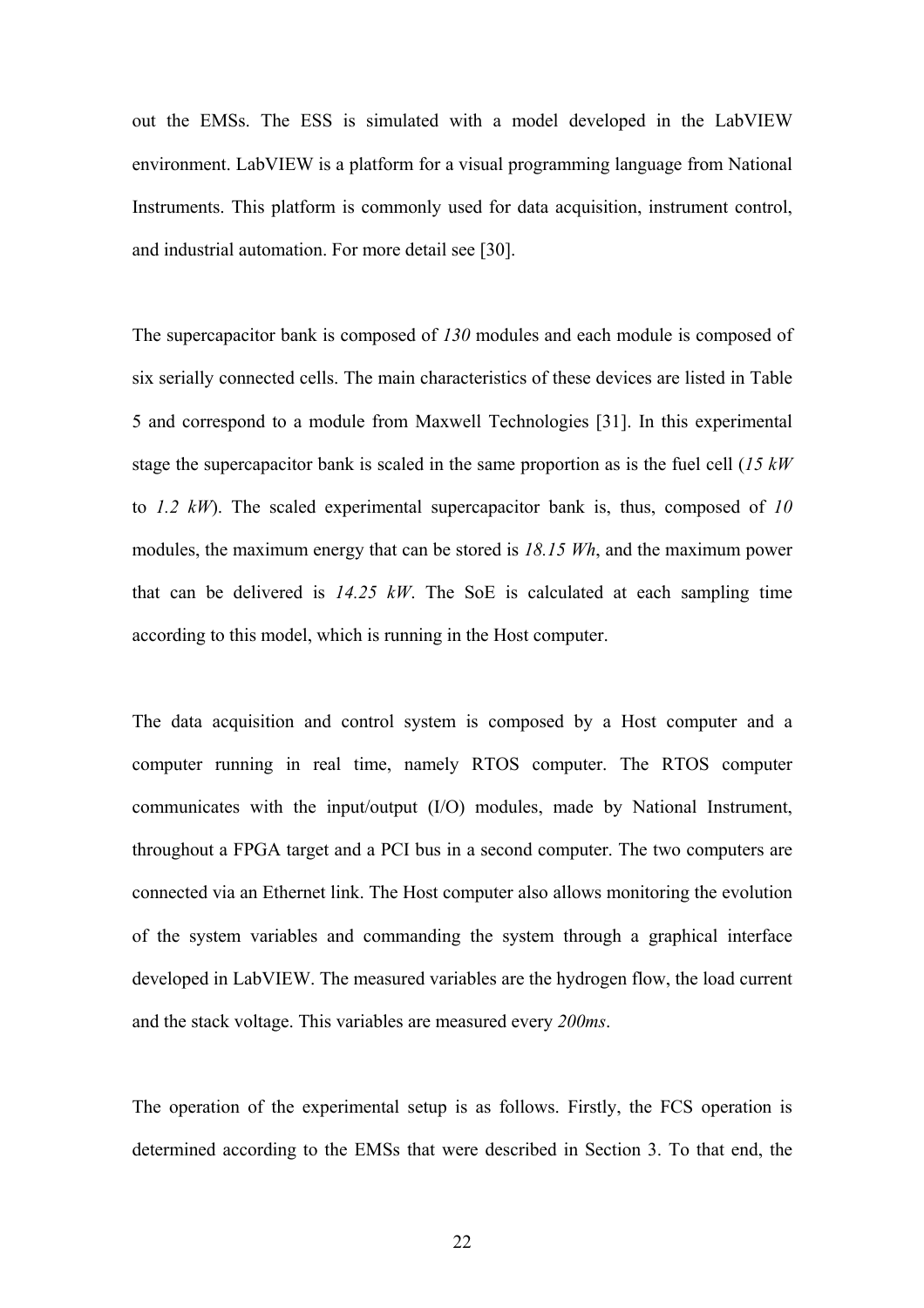EMSs were programmed in the LabVIEW environment. These applications run in the RTOS computer and assess a new request to the FCS,  $P_{\text{fcs}}(k)$ , every *1 s*. Then, the  $P_{\text{fcs}}(k)$ is required to the NEXA power module through the electronic load, which is commanded from the RTOS computer. The electronic load is operated in power mode, i.e., the load sinks a power in accordance with the external-programming signal from the RTOS computer. On the other hand, the  $P_{\text{ess}}(k)$  value is determined from the power balance in the DC bus as in (6) and is utilized in the ESS model, running in the Host computer, to actualize the actual *SoE(k)*.

# **5.2. Experimental results**

The previously explained experimental setup was utilized to validate the enunciated EMSs running on the same four driving cycles in Section 4. In the simulation stage, it was utilized a *15-kW* FCS to fulfil the driving cycles. In this stage, all the powers are scaled down with a factor of 12.5 to fit with the rated power of the NEXA power module (*1.2 kW*). In Fig. 14 is shown the comparative between the experimental efficiency map of NEXA and the efficiency map of the FCS model in the ADVISOR simulator. The experimental map is obtained measuring the inlet hydrogen flow rate according to:

$$
\eta_{fcs} = \frac{3600}{Cons_{H2} LHV_{H2}} \qquad [%],
$$
\n(50)

where *Cons<sub>H2</sub>* is in *g kWh<sup>-1</sup>* and *LHV<sub>H2</sub>*=120 kJ  $g^{-1}$ . In Fig. 15, 16, and 17 are shown the experimental results corresponding to the NEDC cycle, showing the evolution of FCS power *Pfcs*, measuring the stack voltage and the stack current; the evolution of *SoE*, from the ESS model; and the hydrogen consumption, measured with a mass flow meter.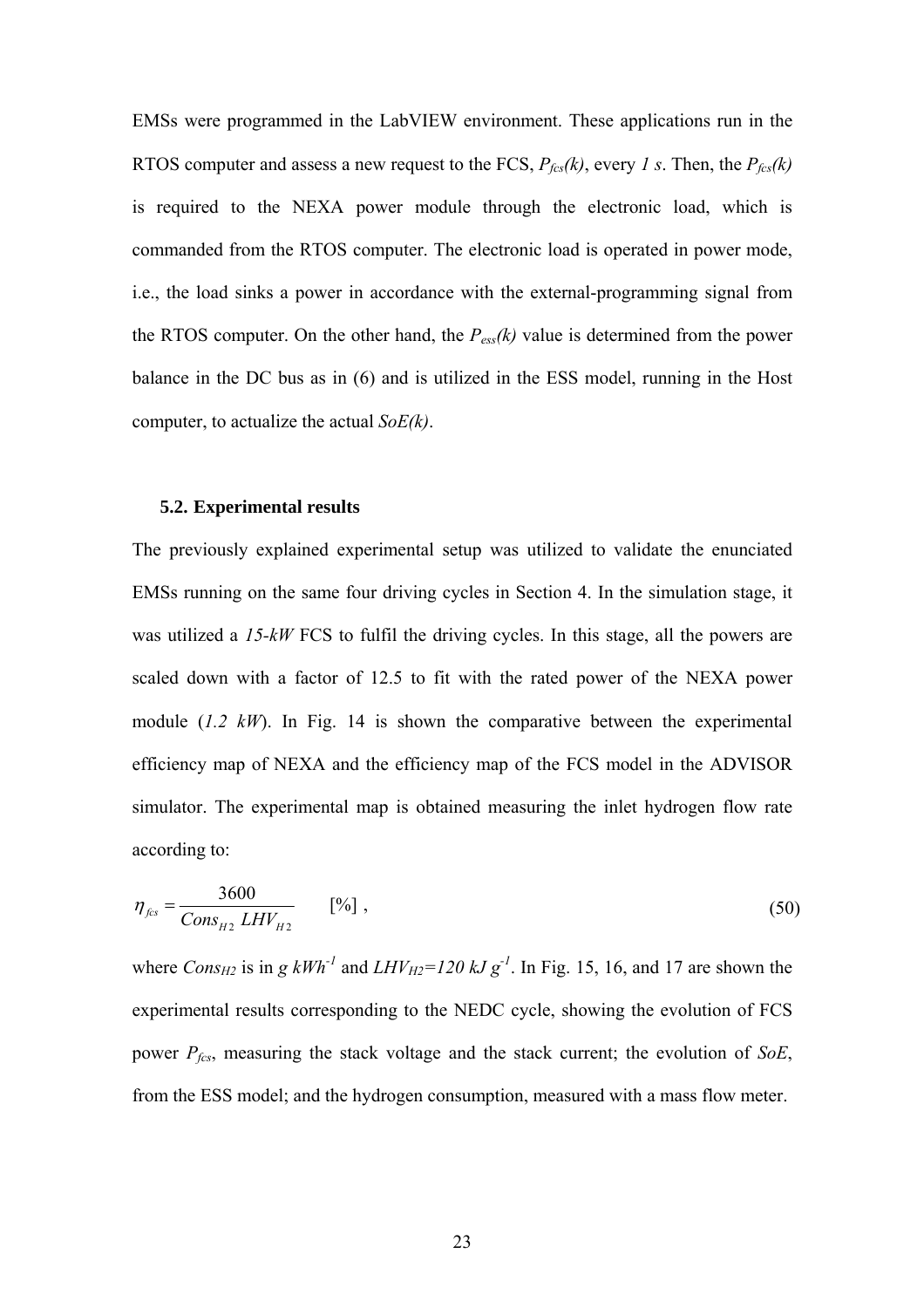In Fig. 18, it is shown the comparative of the hydrogen consumption between the strategies in the experimental setup and the strategies in the simulation environment. To do this comparative the experimental results are multiplied by the same scale factor used to scale down the power. From this comparative, it is possible to draw some observation. Firstly, the hydrogen consumption corresponding to the experimental setup is higher than the corresponding to the simulation setup. This is owing to the fact that the efficiency of the NEXA is lower than the efficiency of the FCS model in the simulation setup as can be seen in Fig. 14. Secondly, the relative consumptions in the experimental setup are similar to the experimental setup with some differences owing to discrepancies in the modelling and measurement errors.

On the other hand, in Fig. 19 is shown the hydrogen savings achieved using the EMSs with respect to the pure fuel cell case with no hybridization. The results show the interest of hybridization, achieving hydrogen savings up to *33.7%*.

#### **6. Discussion**

The analysis of the hydrogen economy in Fig. 8 shows that the three strategies have a good performance compared to the optimal case where the entire driving cycle is known a priori, which is not feasible in practice. In fact, the maximum deviation from the optimal case is *9.6%*, from the strategy based on efficiency map running on NEDC and the minimum deviation is *4.0%* in the improve strategy based on efficiency map running on UDDS. The strategy based on constrained nonlinear programming gives the best performance in all the cases; however, the performance is similar to the two strategies based on efficiency map. On the other hand, compared to the pure fuel cell case (Fig. 10), the results show considerable hydrogen savings running on cycles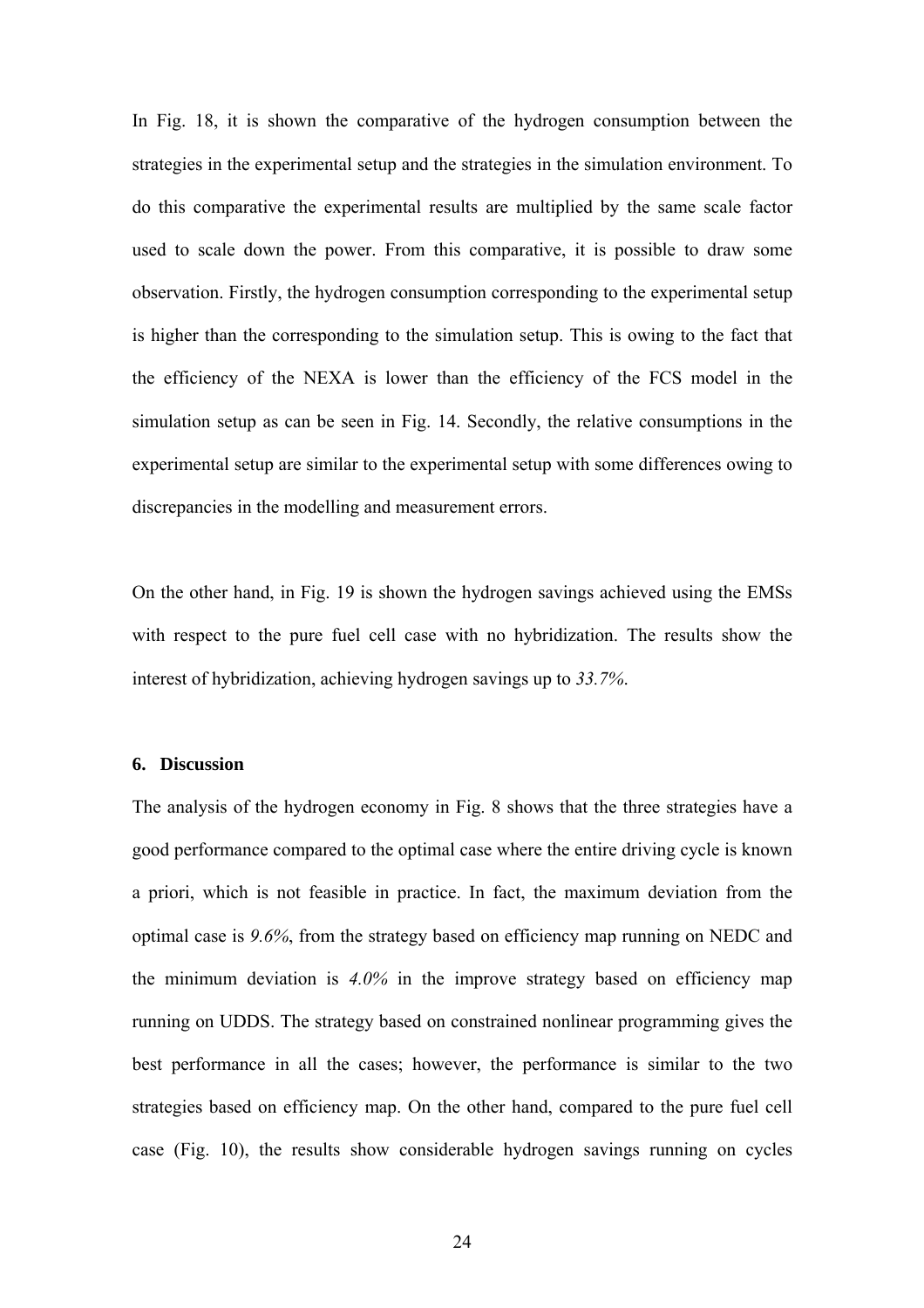NEDC, UDDS, and FTP. On the contrary, running on HWFET the savings are exiguous. This cycle is a highway driving cycle and one of its characteristic is that the average deceleration is significantly lower (*−0.22 m s<sup>−</sup><sup>2</sup>* ) than the corresponding to the other cycles (NEDC: *−0.79 m s<sup>−</sup><sup>2</sup>* ; UDDS: *−0.58 m s<sup>−</sup><sup>2</sup>* ; FTP: *−0.58 m s<sup>−</sup><sup>2</sup>* ). These results suggest that the strategies achieve the objectives satisfactorily when a significant energy from braking is available.

It is remarkable that it is possible to meet the load power in the four driving cycles with a *15-kW* fuel cell, what is significantly lower to the *37.5-kW* fuel cell that is necessary if no hybridization is present. This advantage would be translated in a reduction in the production costs and hydrogen consumption.

The analysis of the influence of the initial *SoE* on the hydrogen consumption (Fig. 11 and 12) shows that the first strategy and the third strategy have a minimal dependence on this parameter, which denotes robustness of the strategies. On the other hand, the performance of the second strategy is dependent on the initial *SoE*, especially in the HWFET cycle. In this case, the performance is worse than in the first strategy if the initial *SoE* is lower than *60%*.

The supercapacitor bank is design in order to fulfill an acceleration requirement as mentioned in Section 4. However, it is useful to analyze how the strategies work with different sizes of supercapacitor bank. When the number of supercapacitors is increased, the hydrogen consumption slightly increases because of the increment in the vehicle mass is the preponderant factor. On the contrary, when the number of supercapacitors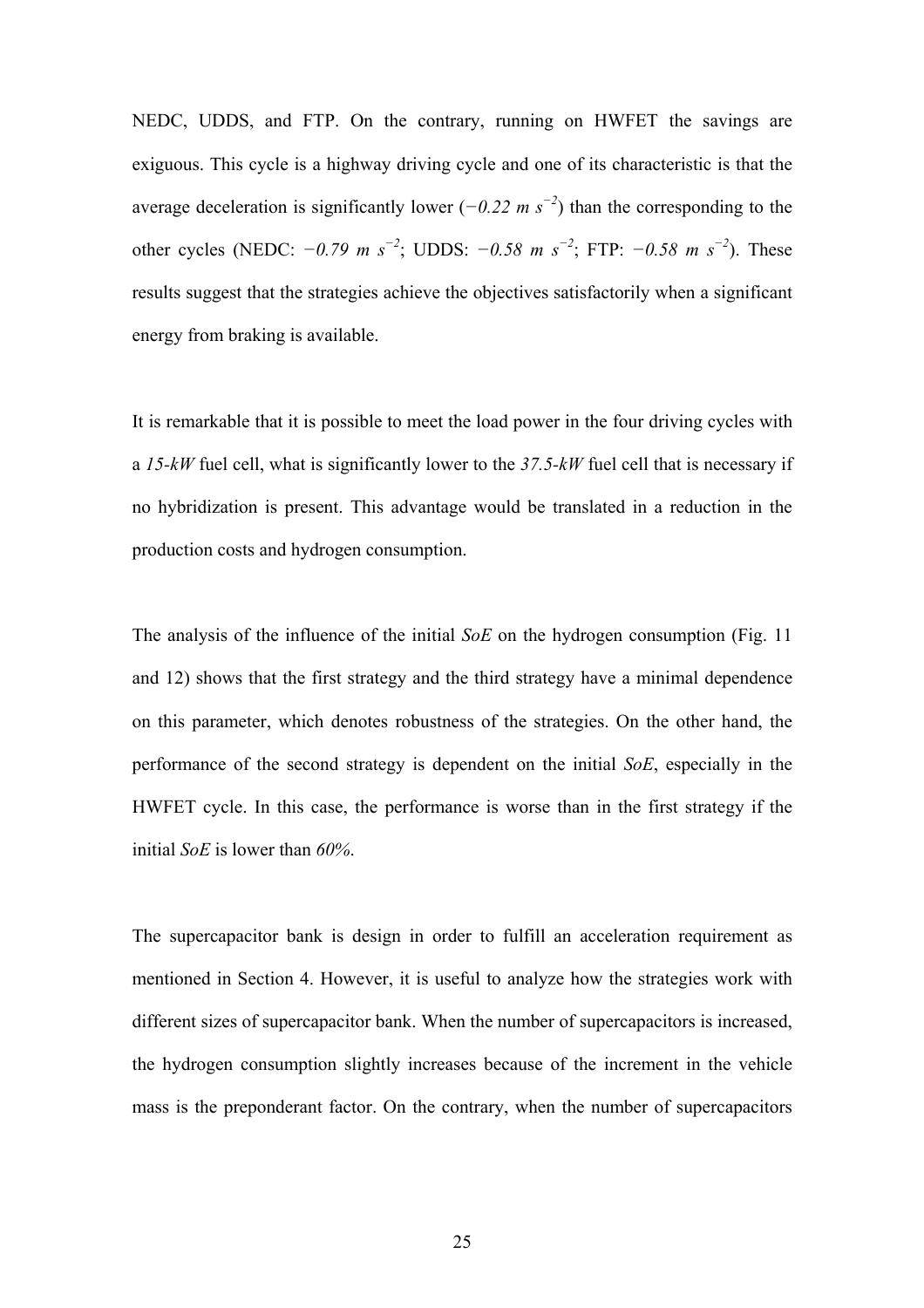starts to be decreased, the hydrogen consumption also decreases because of the mass reduction although the acceleration test is not fulfilled.

Concerning to the analysis of the optimal hydrogen consumption, in some works, e.g., [19, 32-33], it is performed through the use of the Dynamic Programming (DP) technique, a procedure that allows to determine a global optimal operation of the system for a given load profile by evaluating all possible control sequences in a systematic way. However, a disadvantage of this technique is the relative long computation time due to the large required grid density. The grid is the result of the discretization of time and the state variables in appropriate grid-levels. Thus, in order to obtain accurate results a high density grid has to be considered. On the contrary, in our work, this issue is resolved without discretization in the state variables, reducing the computation time without losing accuracy.

#### **7. Conclusions**

In this work, Energy Management Strategies for Fuel Cell Hybrid Vehicles were addressed. The objectives of the EMSs were enunciated and three strategies were proposed. These strategies are based on the knowledge of the efficiency map. The first strategy is a quasi-load-following strategy in which the FCS is operated in an advantageous zone where the efficiency is high whereas the second strategy operates the FCS preferably in its point of maximum efficiency in order to improve the hydrogen economy. In the third strategy, an optimization problem with linear constraints is resolved at each sampling period where a nonlinear cost function, which represents the hydrogen consumption, is minimized.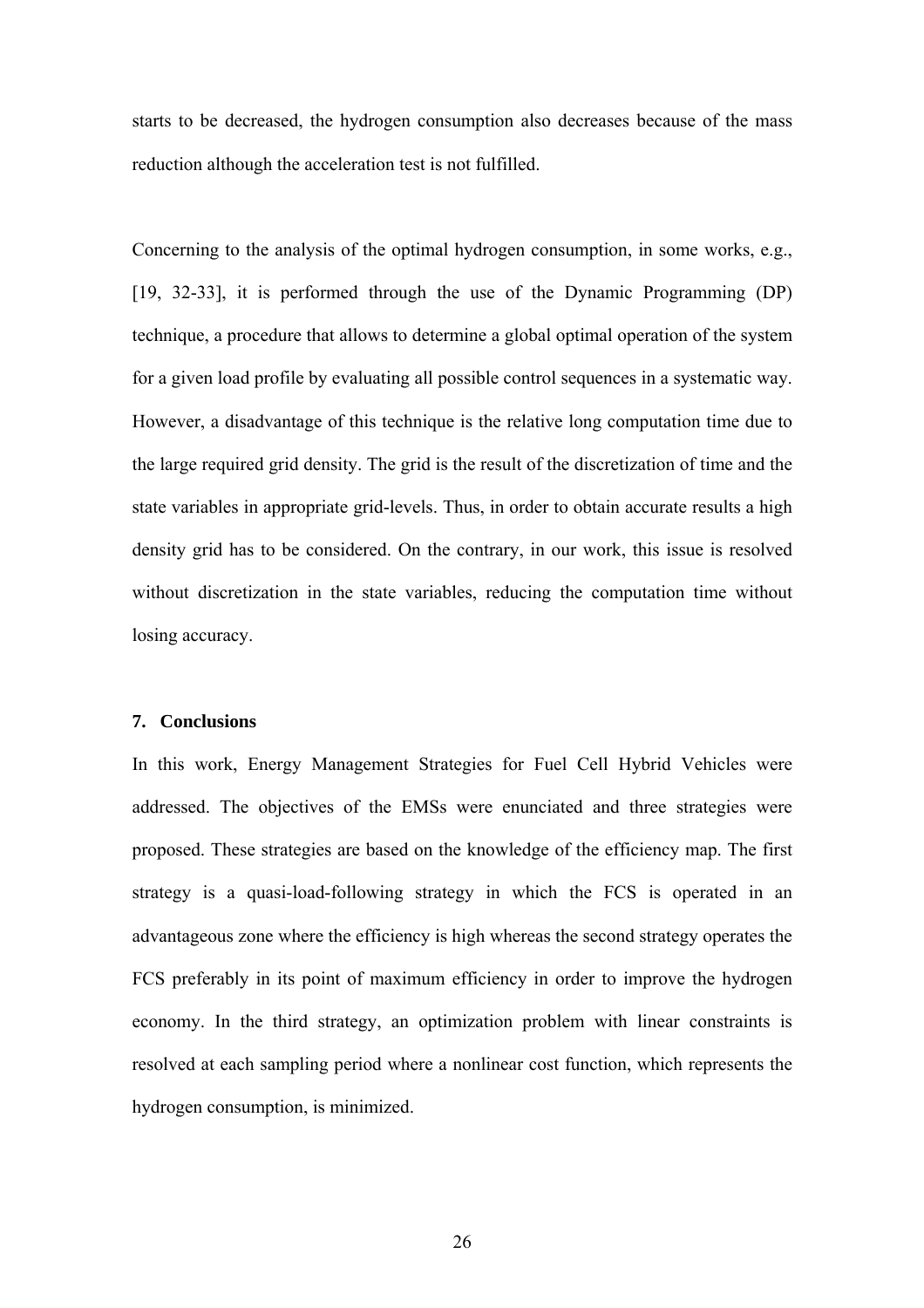Firstly, the EMSs were evaluated in a simulation environment using four standard driving cycles and, then, the EMSs were tested in an experimental setup reproducing the FCVH behaviour were some components are actually present, some are emulated and some others are simulated.

The results show that using the proposed EMSs it is possible to achieve a high reduction in the hydrogen consumption in the range of *17%* average. This is achieved operating the FCS properly and taking advantage of the energy from regenerative braking. To evaluate the savings, the hydrogen consumptions are compared with two references: the pure fuel cell case with no hybridization and the optimal case with minimum consumption where the driving cycle is known a priori.

# **Acknowledgment**

This work has been funded partially by the project CICYT DPI2007-62966 of the Spanish Government and the Department of Universities, Investigation and Society of Information of the Generalitat de Catalunya. We counted with the support of Fuel Cells Laboratory of the Institute of Robotics and Industrial Informatics (IRI).

### **References**

- [1] P. Zegers, Journal of Power Sources, 154 (2006) 497–502.
- [2] International Energy Agency, "Key World Energy Statics" http:// www.iea.org/. Last accessed 10/15/07.
- [3] K. Rajashekara, in: Fuel Cell Technology for Vehicles, 2000, pp. 179–187.
- [4] K. Jeong and B. Oh, Journal of Power Sources 1005 (2002) 58–65.
- [5] D. Friedman and R. Moore, Proceedings Electrochemical Society 27 (1998) 407– 423.
- [6] C. Chan, Proceedings of the IEEE, 90 (2002) 247–275.
- [7] R. Helmolt and U. Eberle, Journal of Power Sources 165 (2007) 833-843.
- [8] P. Thounthong, S. Raël, and B. Davat, Journal of Power Sources 158(2006) 806– 814.
- [9] J. Jung, Y. Lee, J. Loo, and H. Kim, in: Fuel Cell for Transportation, 2003, pp.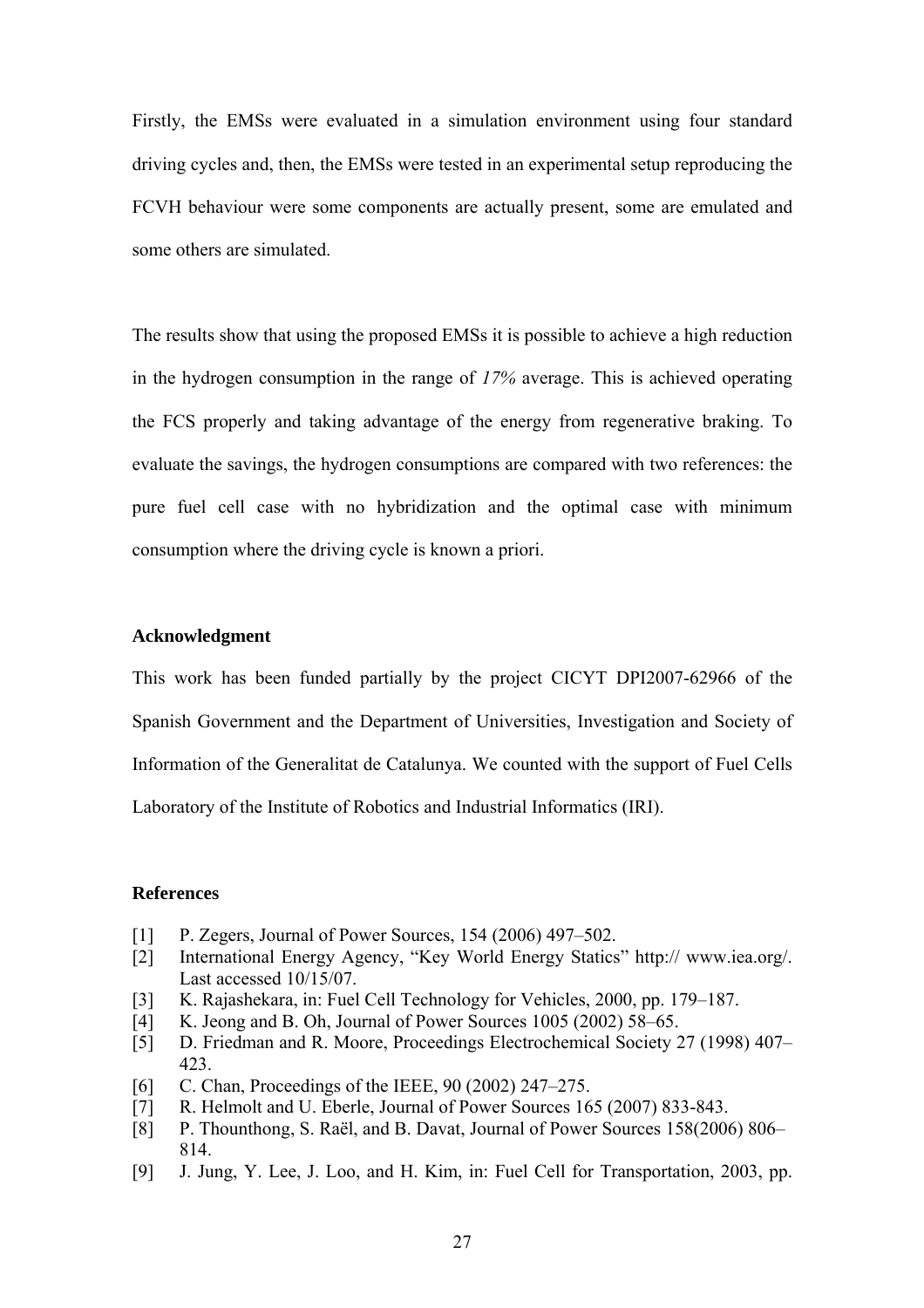201–205.

- [10] G. Paganelli, Y. Guezennec, and G. Rizzoni, Optimizing Control Strategy for Hybrid Fuel Cell Vehicle, 2002, pp. 71–79.
- [11] P. Rodatz, O. Garcia, L. Guzzella, F. Büchi, M. Bärschi, T. Tsukada, P. Dietrich, R. Kotz, G. Schreder, and A.Woukan, in: Fuel Cell Power for Transportation, 2003, pp. 77–84.
- [12] P. Rodatz, G. Paganelli, A. Sciarretta, and L. Guzzella, Control Engineering Practice, 13 (2004) 41–53.
- [13] E. Karden, S. Plounen, B. Fricke, T. Miller, and K. Snyder, Journal of Power Sources, 168 (2007) 2-11.
- [14] R. Kötz, S. Müller, M. Bärtschi, B. Schnyder, P. Dietrich, FN Büchi, A. Tsukada, GG Scherer, P. Rodatz, O. Garcia, ElectroChemical Society (2001) 2–7.
- [15] S. Caux, J. Lachaize, M. Fadel, P. Shott, and L. Nicod, Journal of Process Control, 15 (2005) 481–491.
- [16] S. Caux, J. Lachaize, M. Fadel, P. Shott, and L. Nicod, In Proceedings of the 16th IFAC World Congress, Prague, 2005.
- [17] J. Schiffer, O. Bohlen, RW de Doncker, and DU Sauer, Vehicle Power and Propulsion, 2005 IEEE Conference, (2005) 716–723.
- [18] M. Kim and H. Peng, Journal of Power Sources, 165 (2007) 819–832.
- [19] J. Kessels. Energy Management for Automotive Power Nets. PhD thesis, Technische Universiteit Eindhoven, 2007.
- [20] T. Markel, A. Brooker, T. Hendricks, V. Johnson, K. Kelly, B. Kramer, M. O'Keefe, S. Sprik, and K. Wipke, Journal of Power Sources, 110 (2002) 255– 266.
- [21] K. Wipke, M. Cuddy, and S. Burch, IEEE Transactions on Vehicular Technology, 48 (1999) 1751–1761.
- [22] J. Pukrushpan. Modelling and Control of Fuel Cell Systems and Fuel Processors. PhD thesis, University of Michigan, 2003.
- [23] K. Williams, W. Keith, M. Marcel, T. Haskew, Shepard, and B. Todd, Journal of Power Sources, 163 (2006) 971–985.
- [24] R. Ahluwalia and X. Wang, Journal of Power Sources, 139 (2005) 152–164.
- [25] J. Pukrushpan, A. Stefanopoulou, and H. Peng, IEEE Control Systems Magazine, 24 (2004) 30–46.
- [26] F. Philipps, G. Simons, and K. Schiefer, Journal of Power Sources, 154 (2006) 412–419.
- [27] D. Feroldi and M. Serra and J. Riera, Journal of Power Sources, 169 (2007) 205-212
- [28] P. Gill, W. Murray, and M. Wright, Practical optimization, London Academic Press, 1981.
- [29] DieselNet, "Emission test cycles" http:// www.dieselnet.com/standards/cycles/. Last accessed 04/06/08.
- [30] National Instrument. "Introducing LabVIEW 8.6" http://www.ni.com/labview/. Last accessed 23/07/08.
- [31] Mawwell Technologies, "Electrical Double Layer Capacitor: Boostcap Ultracapacitor Series: BPAK" http://www.maxwell.com/ ultracapacitors/ index.asp. Last accessed 03/20/2006.
- [32] M. Koot, A. Kessels, B. de Jager, W. Heemels, P. van den Bosch, and M. Steinbuch, IEEE Transaction on Vehicular Technology, 54 (2005) 771–782.
- [33] T. Hofman, M. Steinbuch, R.M. van Druten, and A.F.A. Serrarens, In Proceedings of the 17th IFAC World Congress, (2008) 5652-5657.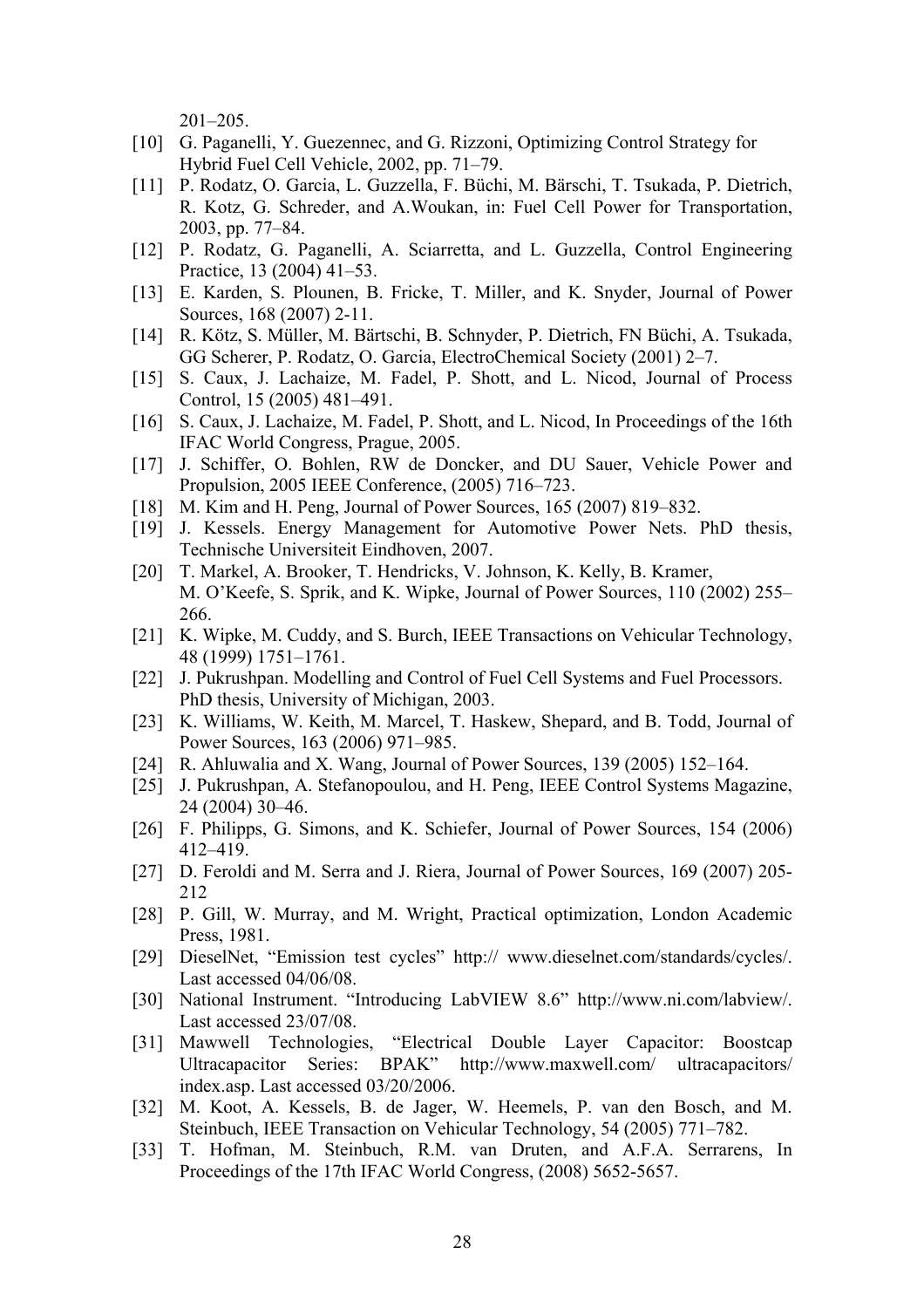# **Nomenclature**

| $\Delta P_{fcs, fall\ rate}$ | Maximum fall rate of $P_{fcs}$                  |
|------------------------------|-------------------------------------------------|
| $\Delta P_{fcs, rise\ rate}$ | Maximum rise rate of $P_{fcs}$                  |
| $\varDelta T$                | Sampling time                                   |
| $\eta_B$                     | Efficiency of the Boost converter               |
| $\eta_{B/B}$                 | Efficiency of the Buck/Boost converter          |
| $\eta_{ess}$                 | Efficiency of the ESS                           |
| $\eta_{fcs, max}$            | Maximum efficiency of the FCS                   |
| $Cons_{H2}$                  | Hydrogen consumption                            |
| $C_R$                        | Capacitance of the supercapacitors              |
| DC                           | <b>Direct Current</b>                           |
| $E_{cap}$                    | Maximum energy that the ESS is capable to store |
| <b>EMS</b>                   | <b>Energy Management Strategy</b>               |
| <b>ESS</b>                   | <b>Energy Storage System</b>                    |
| FC                           | Fuel Cell                                       |
| <b>FCS</b>                   | Fuel Cell System                                |
| <b>FCHV</b>                  | Fuel Cell Hybrid Vehicle                        |
| $k_{ess}$                    | Constant of the ESS                             |
| $LHV_{H2}$                   | Low Heating Value of hydrogen                   |
| $\boldsymbol{M}$             | Mass                                            |
| $N_c$                        | Number of sampling time in a driving cycle      |
| $\overline{P}$               | Power                                           |
| $P_{fcs, hi}$                | Parameter in the EMSs                           |
| $P_{fcs, low}$               | Parameter in the EMSs                           |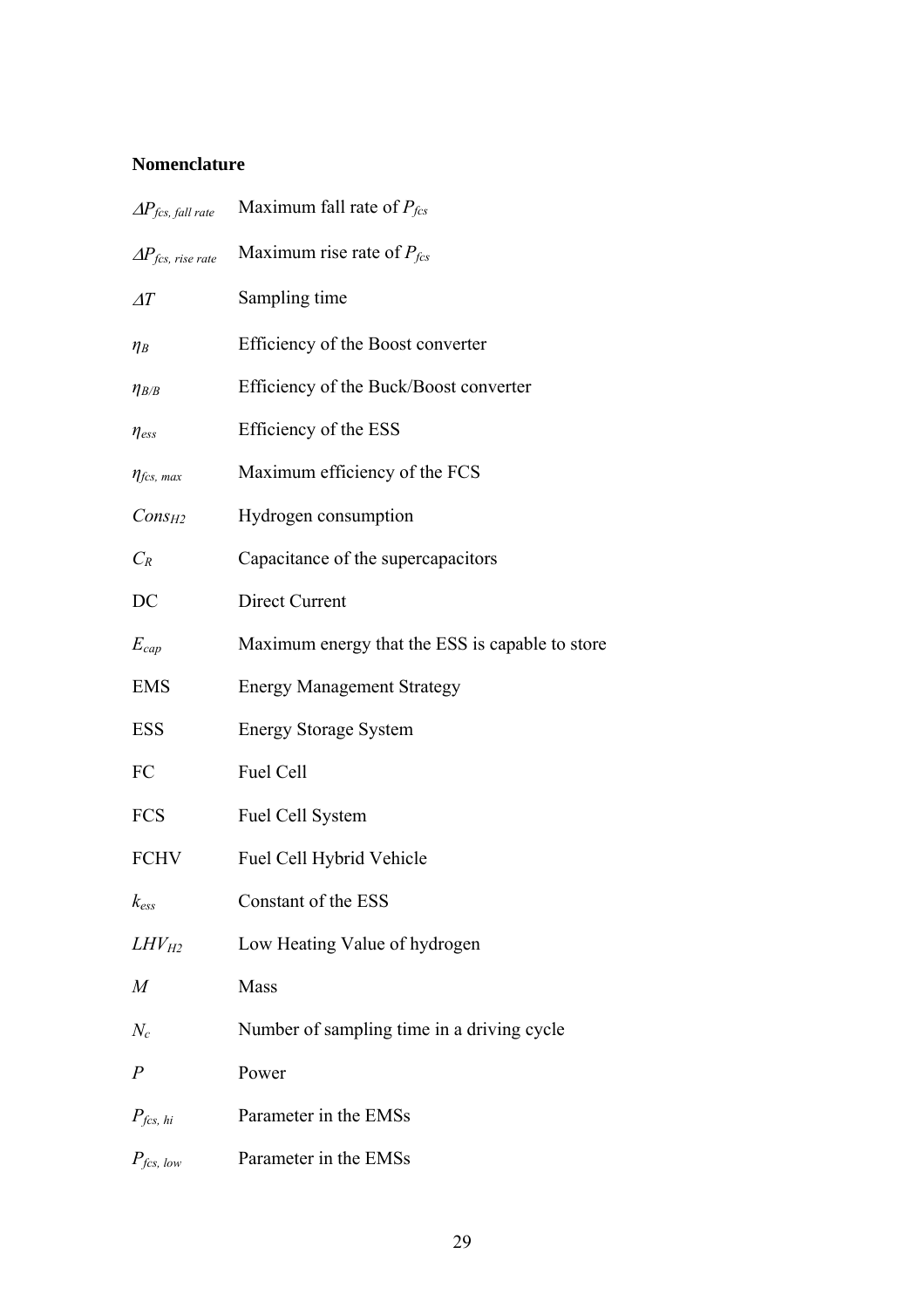| $P_{\text{fcs, max}}$ | Rated fuel cell power                      |
|-----------------------|--------------------------------------------|
| $R_d$                 | Internal resistance of the supercapacitors |
| SoE                   | State of Energy in the ESS                 |
| $t_c$                 | Duration of a driving cycle                |

### **Captions of the figures**

Fig. 1. FCHV scheme

Fig. 2. Efficiency and hydrogen consumption map for a *50-kW* FCS as a function of the power.

Fig. 3. FCS operating point for the strategy based on efficiency map.

Fig. 4. FCS operating point for the improved strategy based on efficiency map.

Fig. 5. Power split running on NEDC and the evolution of the SoE using the strategy based on efficiency map.

Fig. 6. Power split running on NEDC and the evolution of the SoE using the improved strategy based on efficiency map.

Fig. 7. Power split running on NEDC and the evolution of the SoE using the strategy based on constrained nonlinear programming.

Fig. 8. Comparative between the hydrogen consumption of the proposed strategies, the optimum case and the pure fuel cell case. The percentages in red indicate the increment in consumption with respect to the optimal case.

Fig. 9. Scheme showing the On/Off operation of the FCS model to perform the analysis of the minimum hydrogen consumption.

Fig. 10. Hydrogen savings with respect to the pure fuel cell case.

Fig. 11. Influence of the initial SoE on the hydrogen consumption running on UDDS.

Fig. 12. Influence of the initial SoE on the hydrogen consumption running on HWFET.